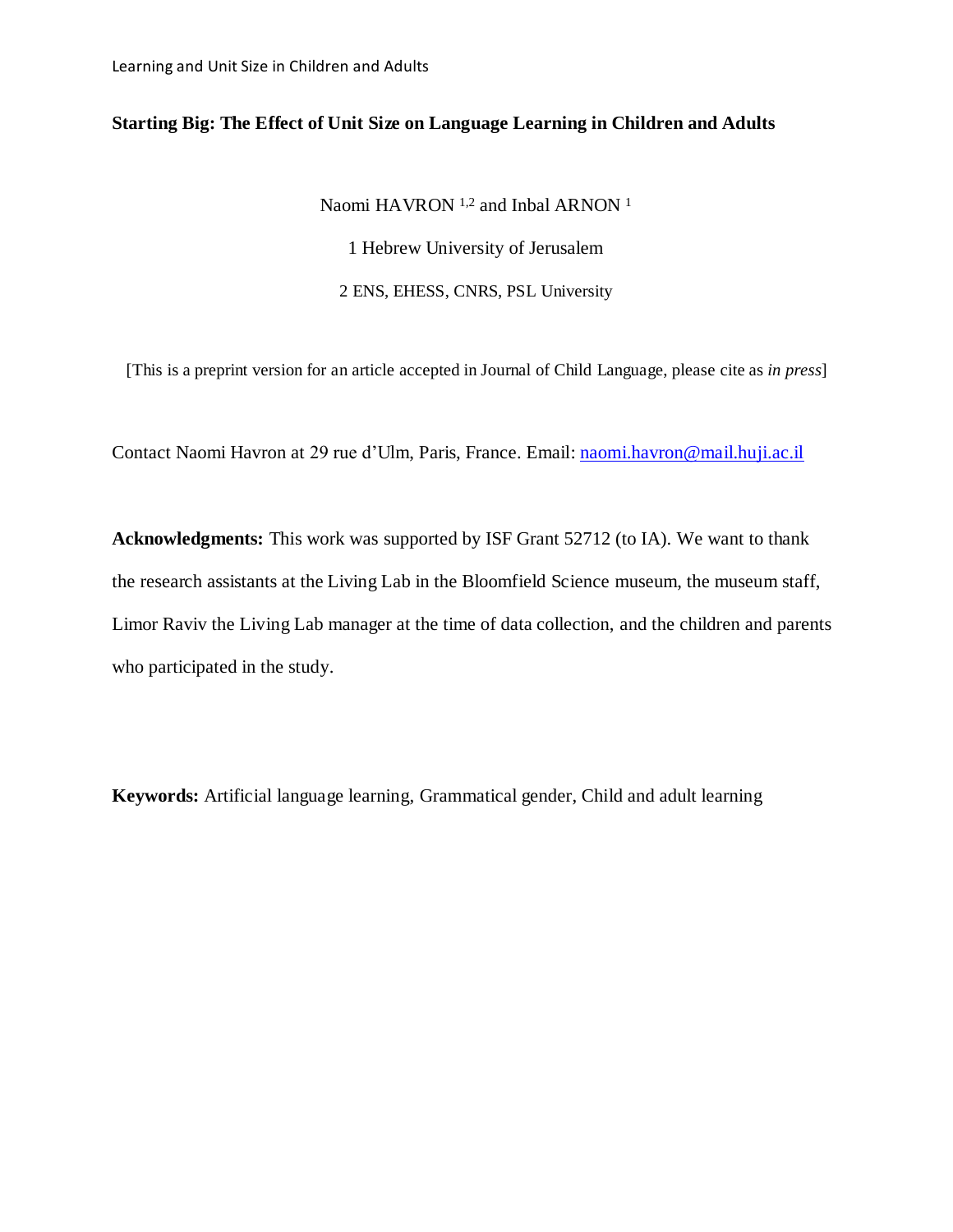Multiword units play an important role in language learning and use. It was proposed that learning from such units can facilitate mastery of certain grammatical relations, and that children and adults differ in their use of multiword units during learning, contributing to their varying language-learning trajectories. Accordingly, adults learn gender agreement when encouraged to learn from multiword units. Previous work has not examined two core predictions of this proposal: (1) that children also benefit from initial exposure to multiword units, and (2) that their learning patterns reflect a greater reliance on multiword units compared to adults. We test both predictions using an artificial-language. As predicted, both children and adults benefit from early exposure to multiword units. In addition, when exposed to unsegmented input – adults show better learning of nouns compared to article-noun pairings, but children do not, a pattern consistent with adults' predicted tendency to focus less on multiword units.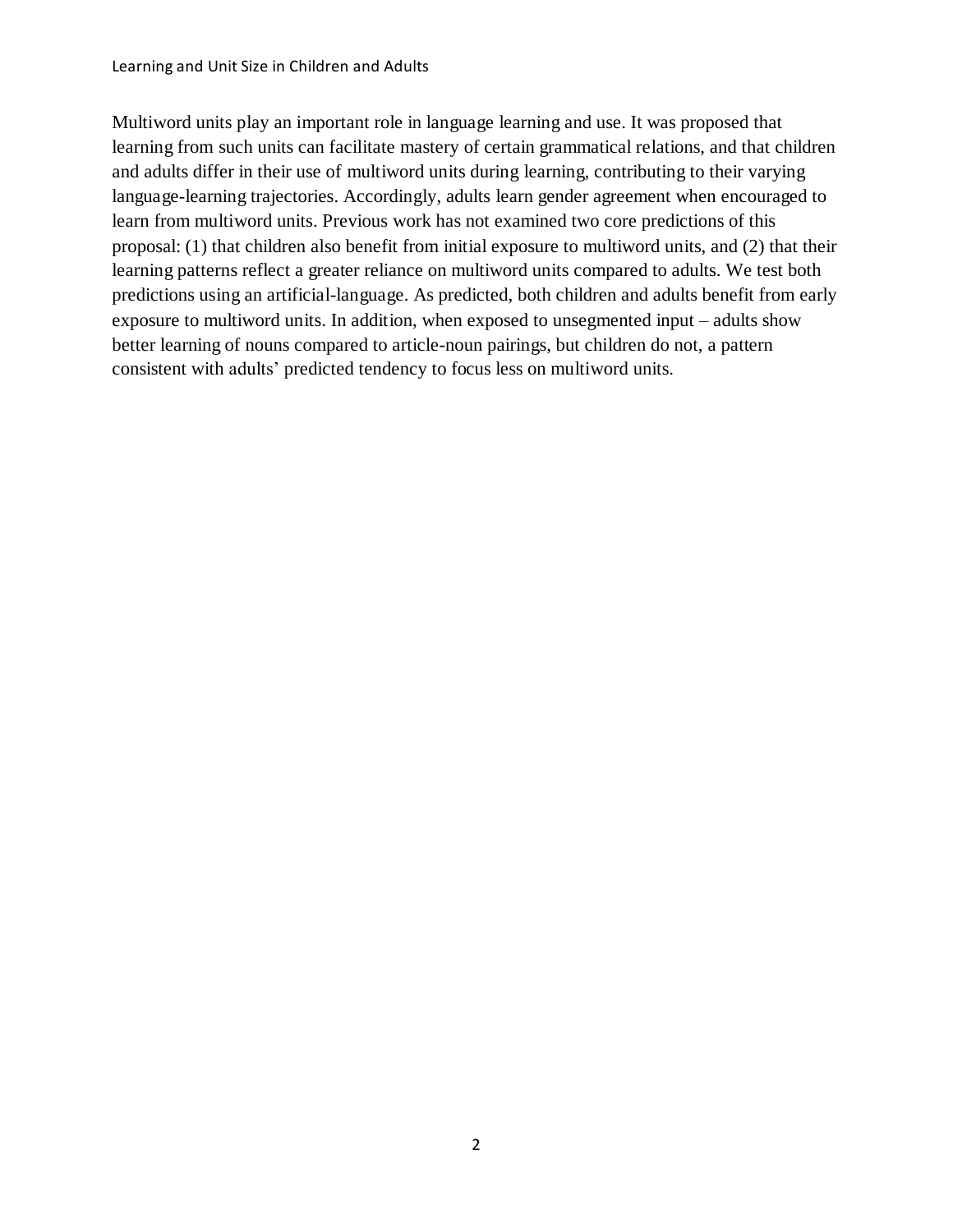While words are often seen as the basic building blocks of language (e.g., Pinker, 1991), there is recent theoretical interest and empirical support for the idea that multiword units also play an important role in language learning and use (Abbot-Smith & Tomasello, 2006; Arnon, 2010; Arnon & Christiansen, 2017; Bannard & Matthews, 2008; Croft, 2001; Goldberg, 2006; Lieven, Salomo, & Tomasello, 2009; Wray, 1999). This insight is shared by construction-based approaches to language structure (e.g., Croft, 2001; Goldberg, 2006); usage-based approaches to language learning (e.g., Tomasello, 2003); and emergentist approaches to language processing and representation (e.g., Elman, 2009; McClelland, 2010). Under all of these accounts, multiword sequences are integral building blocks of language. We use the term multiword unit here to refer to sequences larger than a single lexical word: using the term 'unit' for such sequences does not mean that they are stored holistically, but that there is a representation for both the larger sequence and the individual words (see Arnon & Cohen-Priva, 2014; Baayen, Hendrick & Ramscar, 2013, for two different possible implementations).

Such units are seen as important building blocks for learning grammatical relations and are predicted to impact first language learning (Abbot-Smith & Tomasello, 2006). Supporting this prediction, multiword information impacts children's correct and erroneous early productions (Kirjavainen, Theakston, & Lieven, 2009; Lieven et al. 2009). For instance, young children are more accurate at repeating higher frequency four-word phrases (Bannard & Matthews, 2008), while slightly older children make fewer over-regularization errors in frequently encountered multiword phrases (Arnon & Clark, 2011). Moreover, like single words, early-acquired phrases show Age-of-Acquisition effects: when presented with phrases that are equally frequent in adult speech, adults respond faster to early-acquired phrases compared to the later acquired ones (e.g., *take them off-*earlier vs. *take time off*-later, Arnon, Mccauley, & Christiansen, 2017). This suggests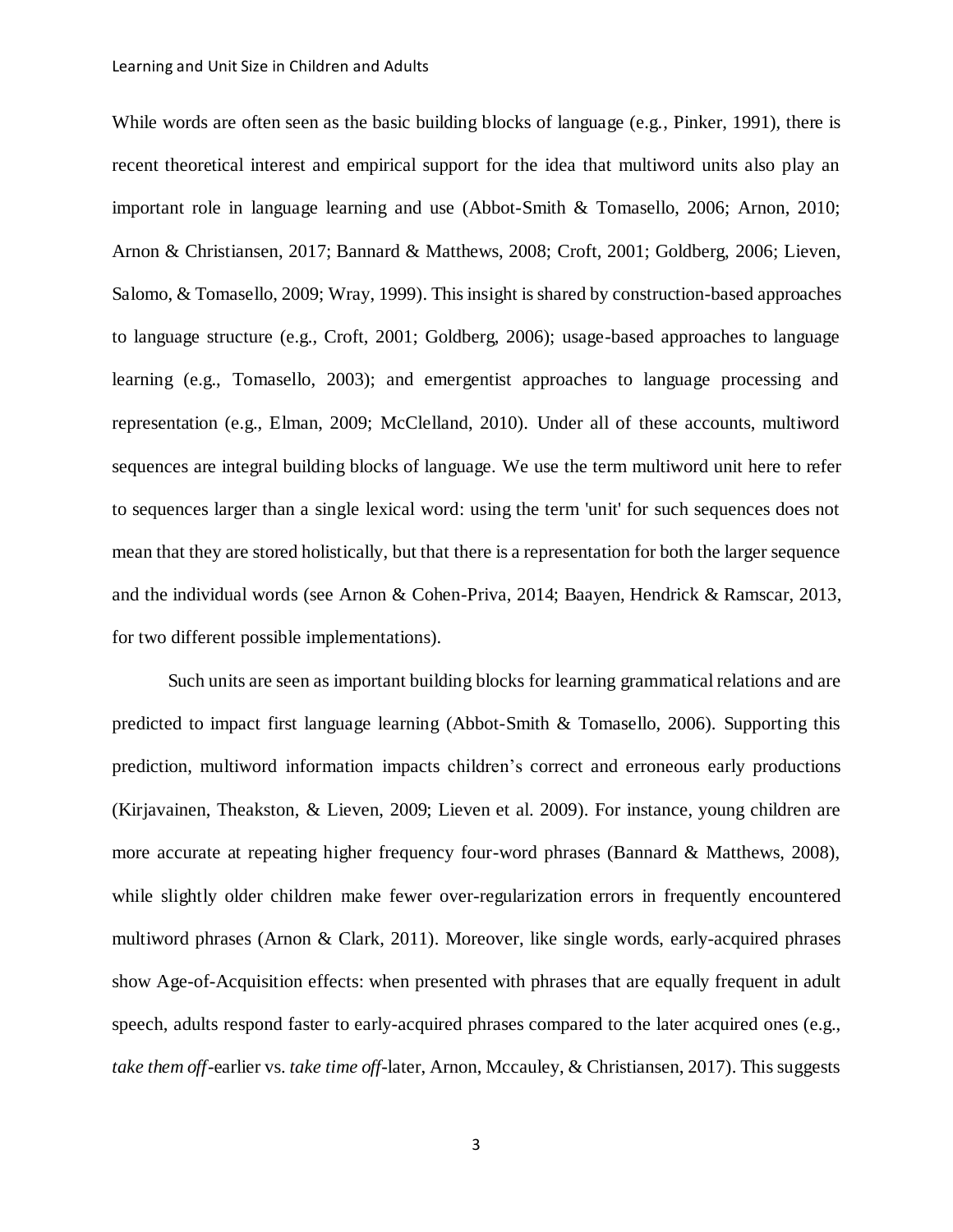that like words, multiword units serve as building blocks in language learning, with early-acquired units showing privileged processing in adults.

Recent work relates the use of multiword units in learning to differences between children and adults in learning language. The claim is that multiword units can facilitate learning of certain grammatical relations, and that children and adults differ in their use of such units in the learning process (Arnon, 2010; Arnon & Ramscar, 2012; Arnon & Christiansen, 2017). In brief, the proposal is that learning from multiword units can improve mastery of certain semantically-opaque grammatical relations that hold between consecutive words (such as gender agreement, verb proposition pairings, and collocations) by increasing the association between the grammatical element and the word it modifies. To give an example, learning article-noun gender agreement in French will be easier when one first associates the entire article-noun sequence with an object (e.g., *la-balle* = ball) and only then learns the meaning and role of the individual words. Conversely, when learners first acquire vocabulary items (*balle* = ball) and only then learn which articles they are supposed to appear with, the association between the article and the noun will be weaker (see Arnon & Ramscar, 2012 for a formal learning model demonstrating this). Multiword units can be formed either via under-segmentation (where a multiword sequence is initially not segmented) or chunking (where words that co-occur often together are also represented as a larger unit). Importantly, adults are also predicted to represent both multiword sequences and single words, with multiple factors (e.g., frequency, meaning, age of acquisition) impacting the degree to which the sequence is processed as a whole unit (Arnon & Christiansen, 2017).

This proposal relates the facilitative role of multiword units on learning to adults' welldocumented difficulty with mastering certain aspects of a second language. Adults' prior linguistic knowledge, and in particular their knowledge of words, and their experience seeing words in

4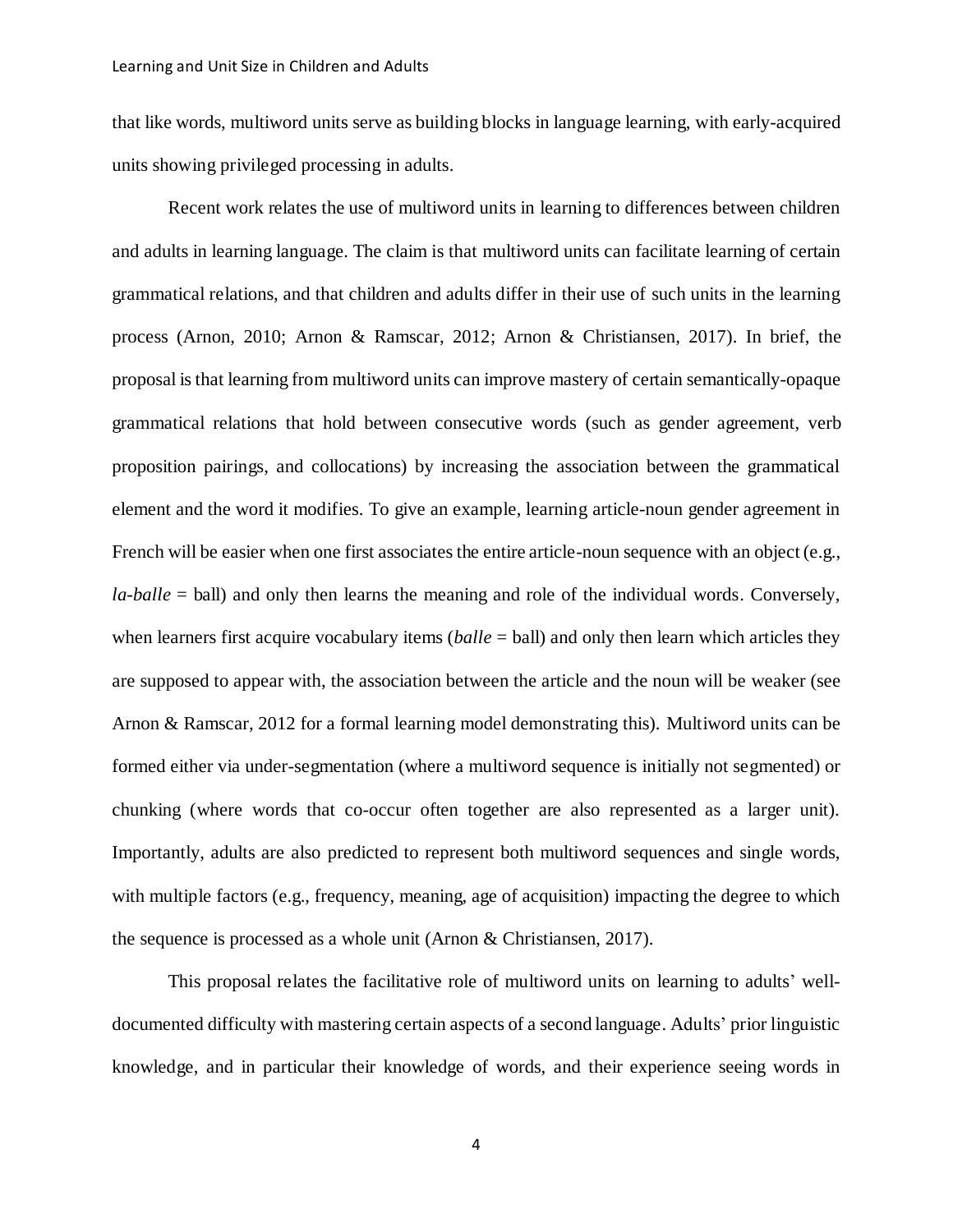#### Learning and Unit Size in Children and Adults

written form can reduce their reliance on multiword units in the learning process. This can have detrimental consequences for learning a set of consistent grammatical relations (like gender agreement), that adults are known to struggle with (Nesselhauf, 2003; Siyanova & Schmitt, 2007; Wray, 1999). The idea that adults rely less on multiword units, and that such units can facilitate learning is supported by several lines of research. Literate adults show increased attention to words as units of processing compared to illiterate adults (Havron & Arnon, 2017a), a pattern that is also found when comparing pre-literate and literate children (Havron & Arnon, 2017b). Moreover, not knowing how to read is associated with better learning of agreement patterns compared to vocabulary items in an artificial language, consistent with a bigger focus on multiword units (Havron, Raviv & Arnon, 2018). That is, experience with written words (in orthographies where they are separated by spaces), which adult learners have, seems to lead to increased reliance on single word units.

In addition, there is growing evidence that unit size impacts learning outcomes, with early exposure to multiword units facilitating adult learning of certain grammatical relations. A series of artificial language learning studies showed that adult learning of article-noun gender agreement can be facilitated when adults are exposed first to larger units (Arnon & Ramscar, 2012; Siegelman & Arnon, 2015). The domain of grammatical gender was chosen because gender agreement is notoriously difficult for adults to learn (Dewaele & Véronique, 2001; Holmes & de la Batie, 1999; Scherag et al., 2004), but mastered by children with relative ease (Bassano, Maillochon, & Mottet, 2008; Karmiloff-Smith, 1979; Slobin, 1985). Psycholinguistic findings further suggest that native speakers treat the article and the noun as a more cohesive unit than do L2 learners (Carroll, 1989; Chevrot, Dugua, & Fayol, 2008; MacWhinney, 1978), and are more capable of using the information on the article in a predictive way (e.g., Lew-Williams & Fernald, 2007, 2010). If part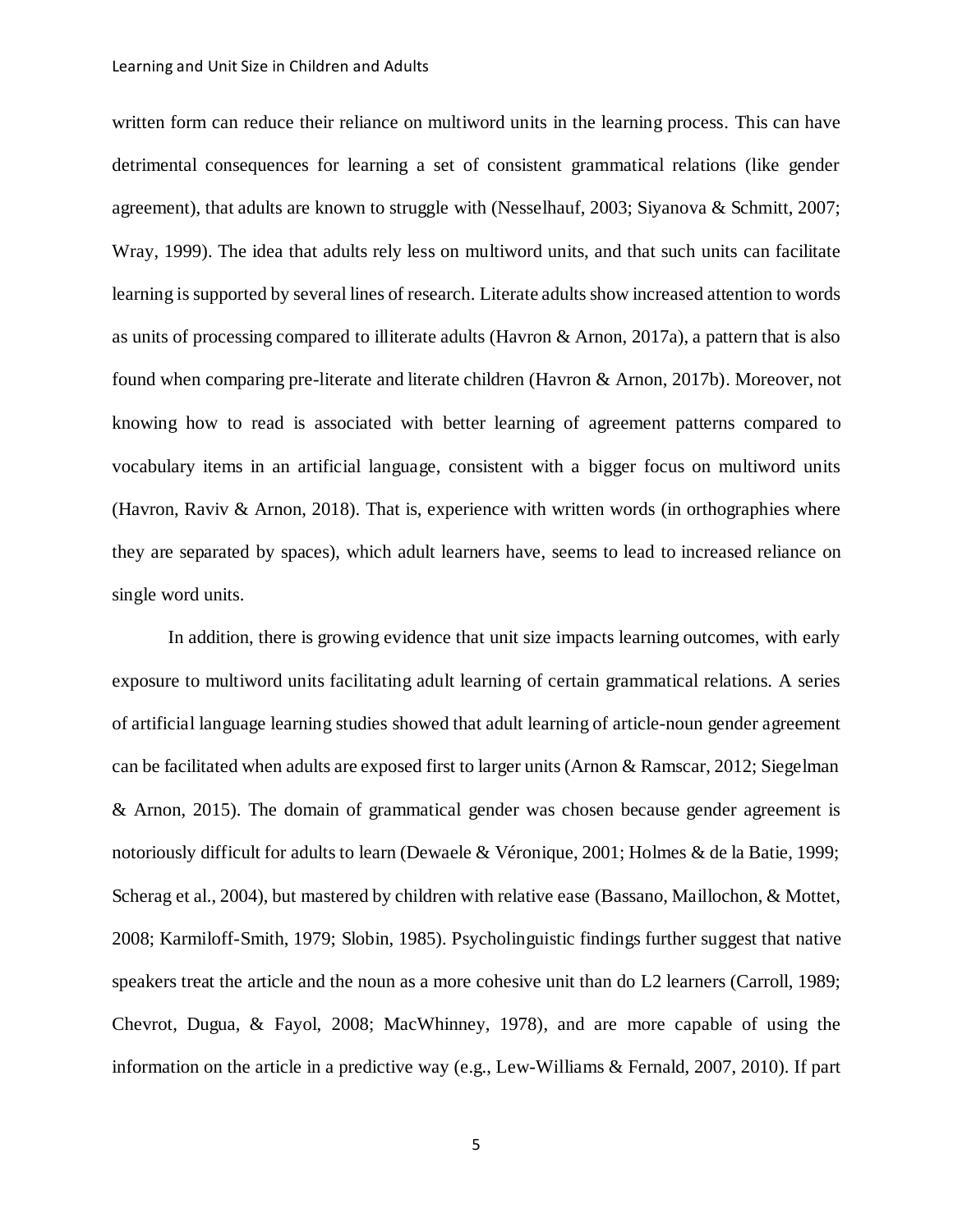of the difference between child and adult learners is related to the different building blocks that they use, then manipulating adults' input in a way that directs them to multiword units (promoting more "child-like" learning) should improve learning outcomes.

In line with this prediction, early exposure to multiword units was shown to improve learning of grammatical gender agreement among adult learners. Adults learned article-noun pairings better in an artificial language when exposed first to multiword utterances and only then to noun labels, compared to the reverse order (Arnon & Ramscar, 2012). A second study refined the experimental manipulation by presenting participants first with either unsegmented sentences (without pauses between words) or segmented sentences (with pauses), and by adding a more direct assessment of the units that learners were extracting (Siegelman & Arnon, 2015). Early exposure to unsegmented utterances – where participants had to learn segmentation and structure simultaneously - was beneficial for learning article-noun pairings. On the individual level, participants who treated the article-noun as less segmented showed better learning. A similar advantage was found in adult English speakers learning classifier-noun associations in Chinese: outcomes were better when participants were exposed first to multiword sequences (Paul & Grüter, 2016).

The findings so far suggest that learning from multiword units can be beneficial, but they are based only on adult learners, leaving it an open question whether children also benefit from early exposure to multiword units. If such units play a facilitative role in learning more generally, we should see similar benefits in children. Only one previous study examined children's learning of a similar artificial language (Havron, Raviv & Arnon, 2018), but its' focus was on the impact of literacy on learning, and so it only looked at exposure to unsegmented input and did not compare learning from segmented and unsegmented input. That is, previous work did not test the prediction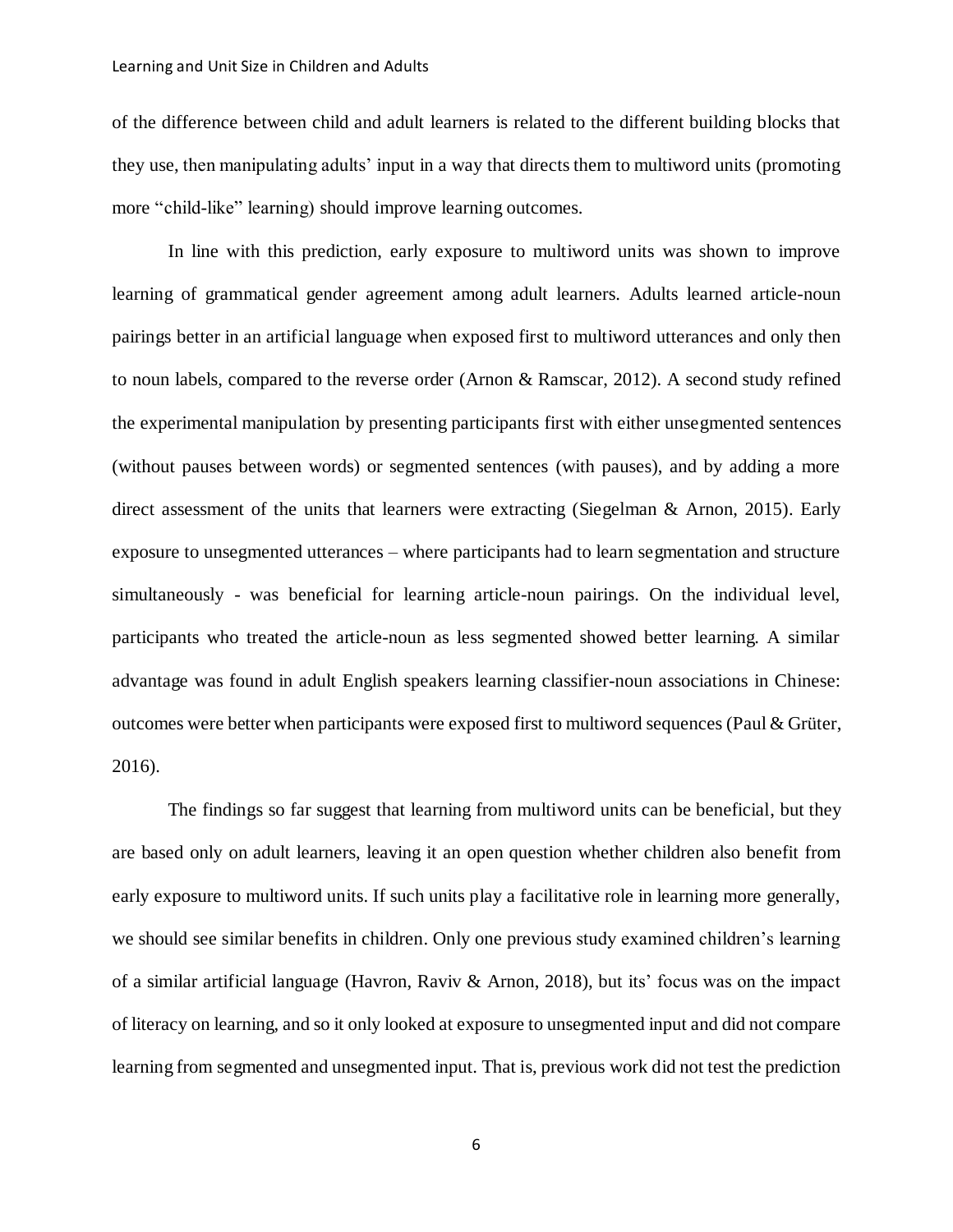that children's learning will also be facilitated in the unsegmented condition compared to the segmented condition. This study found an effect of literacy on learning, with preliterate children showing better learning of the article-noun pairing compared to the noun labels, and literate children showing a reduction of this "agreement advantage". This pattern of results – the relatively greater success of pre-literate children on article-noun trials – stands in contrast with results from adults. Adults consistently showed a noun-advantage in previous studies: they were overall better at learning the noun labels compared to the agreement patterns, even in the unsegmented condition (Arnon & Ramscar, 2012; Paul & Grüter, 2016; Siegelman & Arnon, 2015). Havron et al. (2018). The difference in the noun-advantage between children and adults is consistent with studies showing that adults have less difficulty learning vocabulary items compared to grammatical relations in a second language (MacWhinney, 2005; Paul & Grüter, 2016), and may reflect a difference in their reliance on multiword units. Literate children, like adults, focus more on single words (the noun labels) even in the unsegmented condition, leading to a noun advantage, while pre-literate children in the same input condition rely more on multiword units, leading to better learning of the article-noun pairings compared to learning of the nouns. These findings suggest that the relative success at learning the article-noun pairings and the vocabulary items can capture developmental changes in the relative impact of words vs. multiword units in learning. If this is true, we should see differences in the relative learning of the two between children and adults. In particular, we expect that when exposed to unsegmented input - where learners can impose their own segmentation strategies - adults will show a noun advantage while children will not. This prediction was not directly tested before since child and adult learning was not compared.

The current study thus has two goals. The first is to ask if children also show better learning of grammatical gender when exposed to unsegmented input compared to segmented input, as has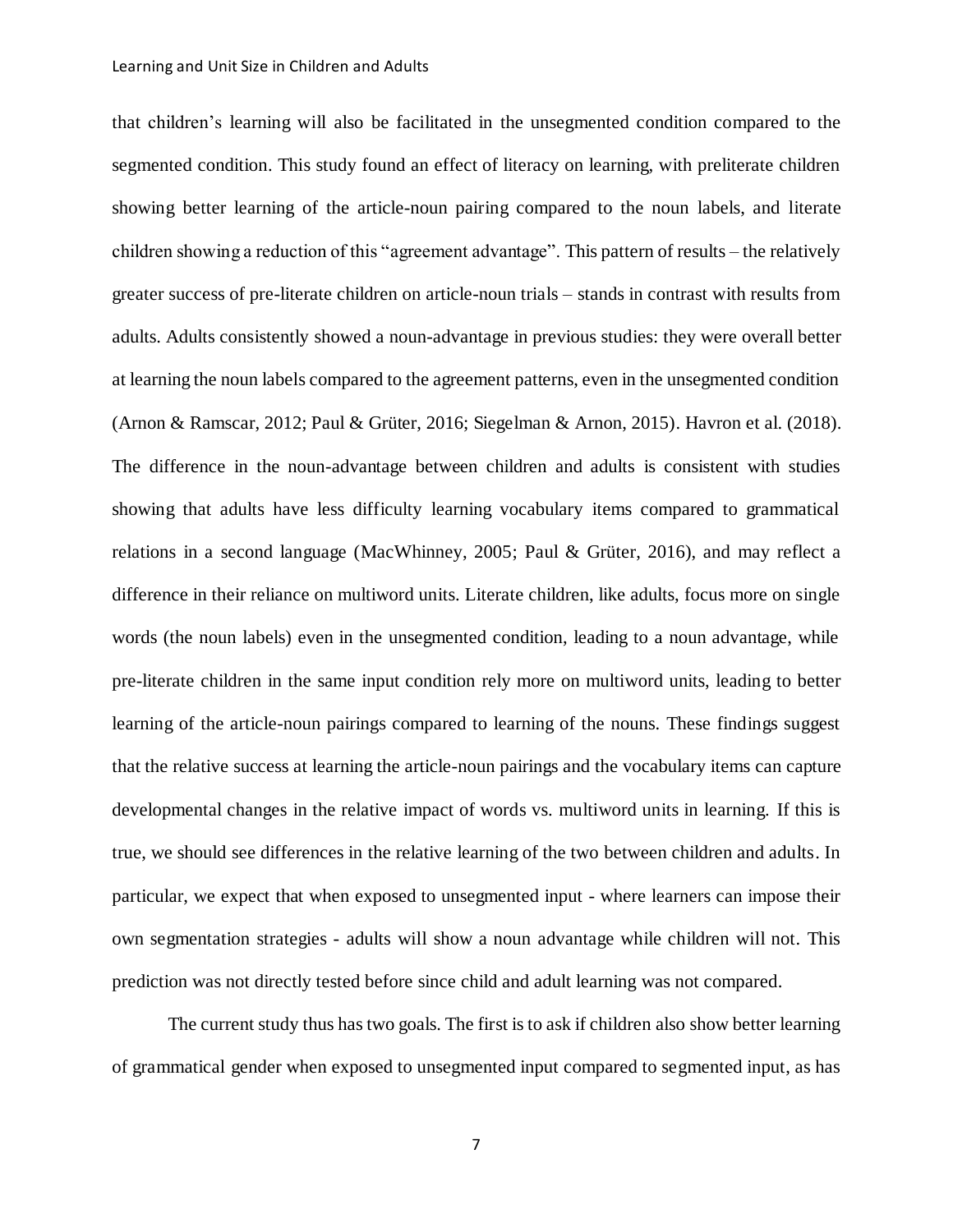been found with adults in previous work. This is a central assumption of the model put forward by Arnon (2010), that has not yet been empirically tested. We do not predict a difference between children and adults in this respect – learning of the article-noun pairings (but not of the nouns), should be better for both groups in the unsegmented condition compared to the segmented condition. The second goal is to see whether children will not show the noun-advantage that adults show when exposed to unsegmented input. Such a finding would parallel naturalistic findings in L2 learning and be consistent with the idea that children and adults differ in their reliance on multiword units, leading to differential learning of vocabulary vs. grammatical relations. It is important to note that we do not predict that children will show better learning than adults overall. Artificial language learning studies comparing children and adults repeatedly find better learning among adults (e.g., Asher & Price, 1967; Ferman & Karni, 2010; Hudson Kam & Newport, 2005; Saffran, 2001). What we expect to find is not an overall child advantage, but a lack of noun advantage for children in the unsegmented condition.

## **Method**

## **Participants**

123 participants participated in this study. 77 six-to-eight-year old children (43 girls, mean age 7;2), and 46 university students from the [removed for review] (28 women, mean age 24;5). Six additional children were tested but excluded from the analyses: Three children had learning disabilities, and three did not understand the task (as evidenced by their alternating first-sentence second-sentence answers regardless of trial type or correct answer). All remaining children had no learning or language disabilities. Participants were randomly assigned to one of two conditions: they were either exposed to segmented input (23 adults, 38 children) or to unsegmented input (23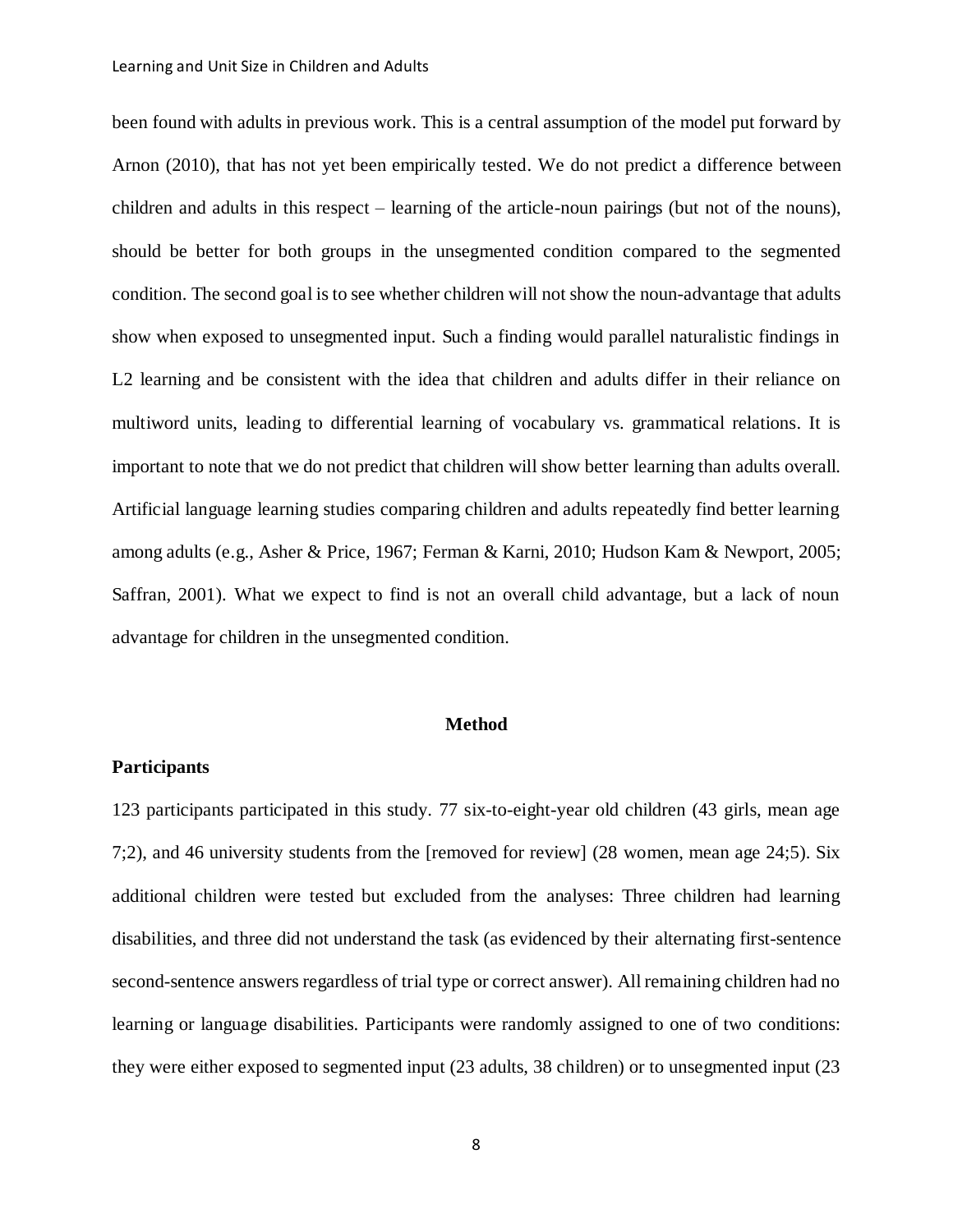adults, 39 children). Children's mean age did not significantly differ between the groups (7;3 years in the segmented condition and 7;0 in the unsegmented condition), and bilingual participants were equally distributed between groups (11 in the unsegmented and 12 in the segmented groups). All children were tested at the science museum in [removed for review] following parental consent. While we do not have SES measures, the visitors of the science museum typically come from various SES and cultural backgrounds, and the population can be assumed to be more heterogeneous than a sample of children coming to a university laboratory.

## **Materials**

Children learned an artificial language similar to that used in Siegelman and Arnon (2015, see Fig. 1 for a sample trial). We made several modifications needed for use with children. There were fewer words to learn (eight vs. twelve in the previous study), and the carrier phrase was shorter. Unlike previous studies, participants were exposed to only one block of exposure: Either segmented or unsegmented. This was done to reduce the length of the experiment and enable children to complete it in full. The artificial language had eight novel labels for concrete nouns, two articles ("fo" and "se"), and a carrier phrase ("ferpel ti", see Appendix A for item list). The nouns were divided into two noun 'classes' and each noun only appeared with one article. Hebrew (L1) has grammatical gender, though there is no gender agreement with function words preceding nouns (nor following them), unlike in our artificial language.

To ensure that learning was not affected by the gender of nouns in Hebrew, the noun 'classes' were balanced in terms of the gender of the Hebrew-nouns. There were no semantic, prosodic, or phonological cues to class membership – the only cue was distributional (which article the noun appeared with). All nouns were two syllables long. All objects had high frequency labels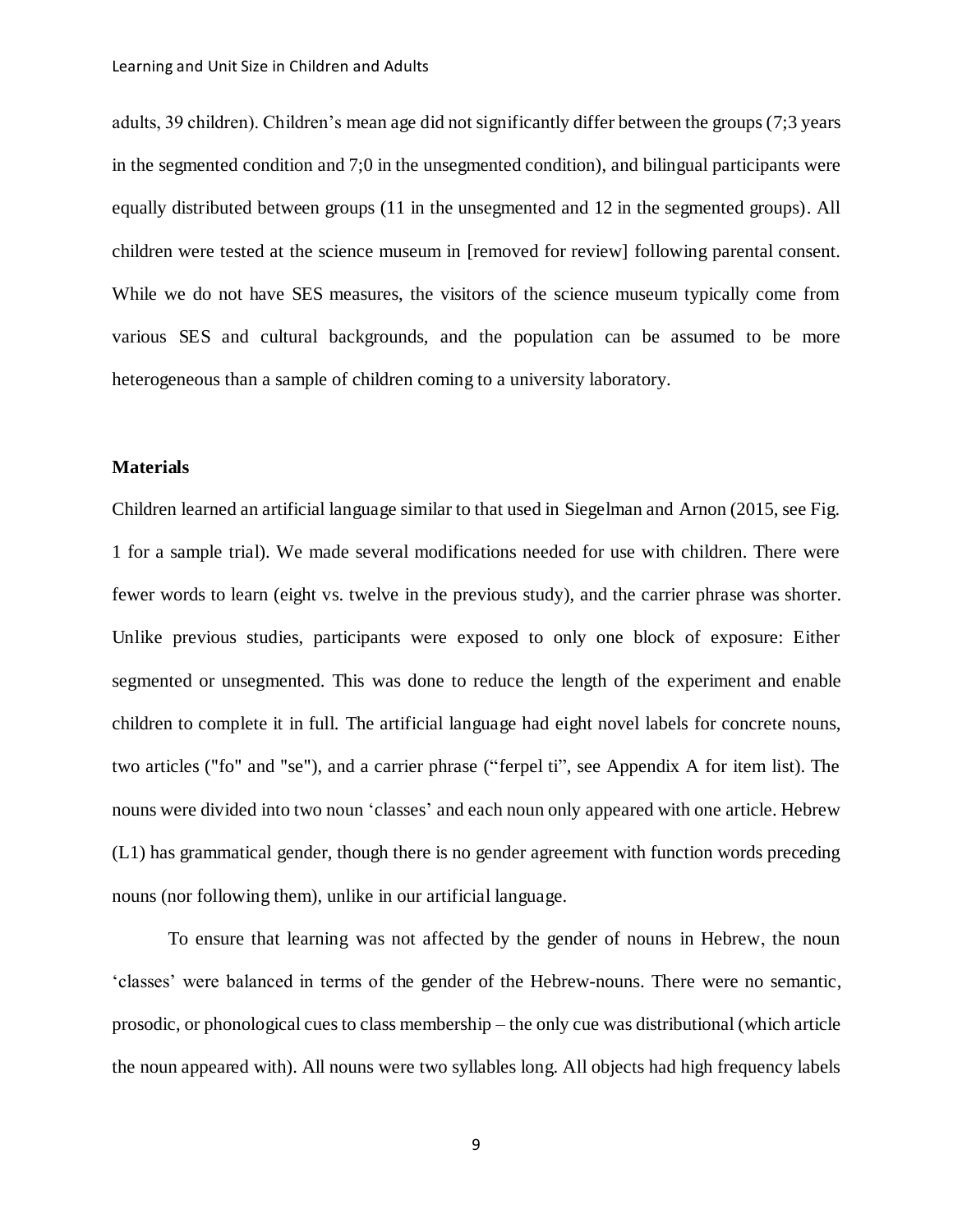in Hebrew, were all concrete, and early acquired. The artificial language had a fixed word order: Articles always followed the carrier phrase and preceded the nouns (see example 1).

#### (1) **Ferpel ti se geesoo**

carrier phrase article noun

The same recorded token of each noun, article and carrier phrase was used throughout the experiment. The duration of the two articles was identical to ensure they were equally prominent. The only difference between the two conditions was the presence of pauses between sentence parts: In the unsegmented condition there were no pauses, while in the segmented condition there were 250ms pauses separating the carrier phrase from the article, and the article from the noun.

#### **Procedure**

The study was approved by the [removed for review] ethics committee. Children were told that they were going to learn an alien language. On each trial, they saw a cartoon alien point at objects, and heard the alien tell them what these objects are called in their language (see Figure 1 for an example). Children were asked to repeat the alien's utterance in order to enhance their learning. After they repeated each sentence, the next trial commenced. There were 32 exposure trials (each of the eight objects was described four times), each lasting about ten seconds.

Following the exposure phase, the alien reappeared on the screen and participants were told that it would say two sentences: One is correct in the language and one has a mistake in it. They had to decide which of the sentences was correct. In each trial, the alien pointed at an image and said two sentences that described it. In half of the test trials, the incorrect sentence was wrong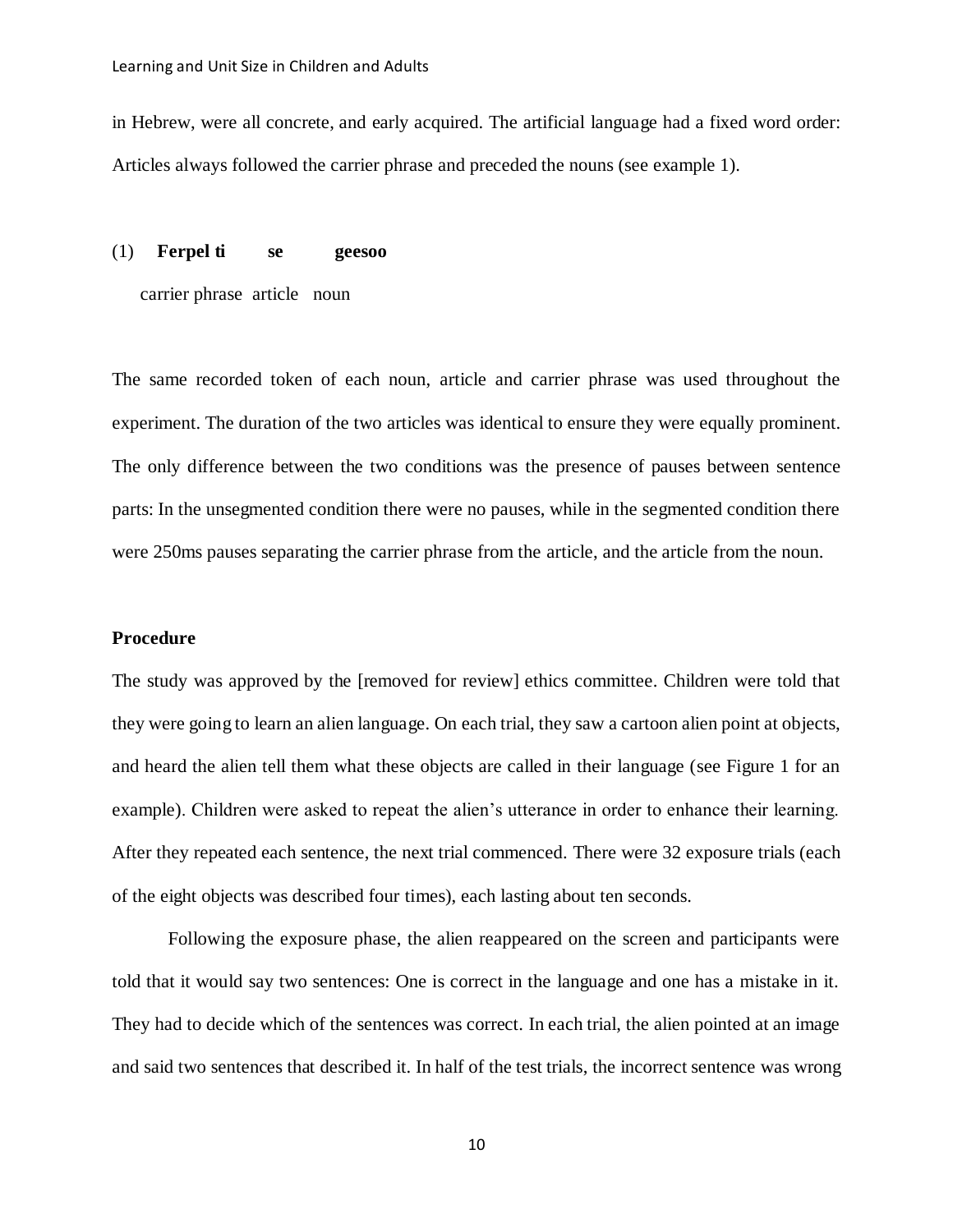#### Learning and Unit Size in Children and Adults

because the noun-label did not match the image on the screen (noun trials), and in the other half, the incorrect sentence had the wrong article (article-noun pairing trials). In all noun trials, both the correct and incorrect noun label came from the same noun 'class' (meaning the article was correct for both). After the children gave their oral response, the experimenter pressed the button corresponding with the answer given, and the next trial commenced. Each participant was tested on the same input they heard in the exposure phase: unsegmented sentences in the unsegmented condition and segmented ones in the segmented condition. All correct sentences had already appeared in the learning phase (no generalization was required). There were 16 test trials: one article-noun pairing and one noun trial-type for each of the eight objects. The order of incorrect and correct answers was counterbalanced.

The exposure phase lasted for about five minutes, and the testing phase about three minutes. Students (adult group) were tested in our laboratory, after signing consent forms. They were given class credit or payed \$2.5. Their procedure was the same as for children except that adults pressed the button for themselves.

Figure 1: A sample exposure trial from the experiment

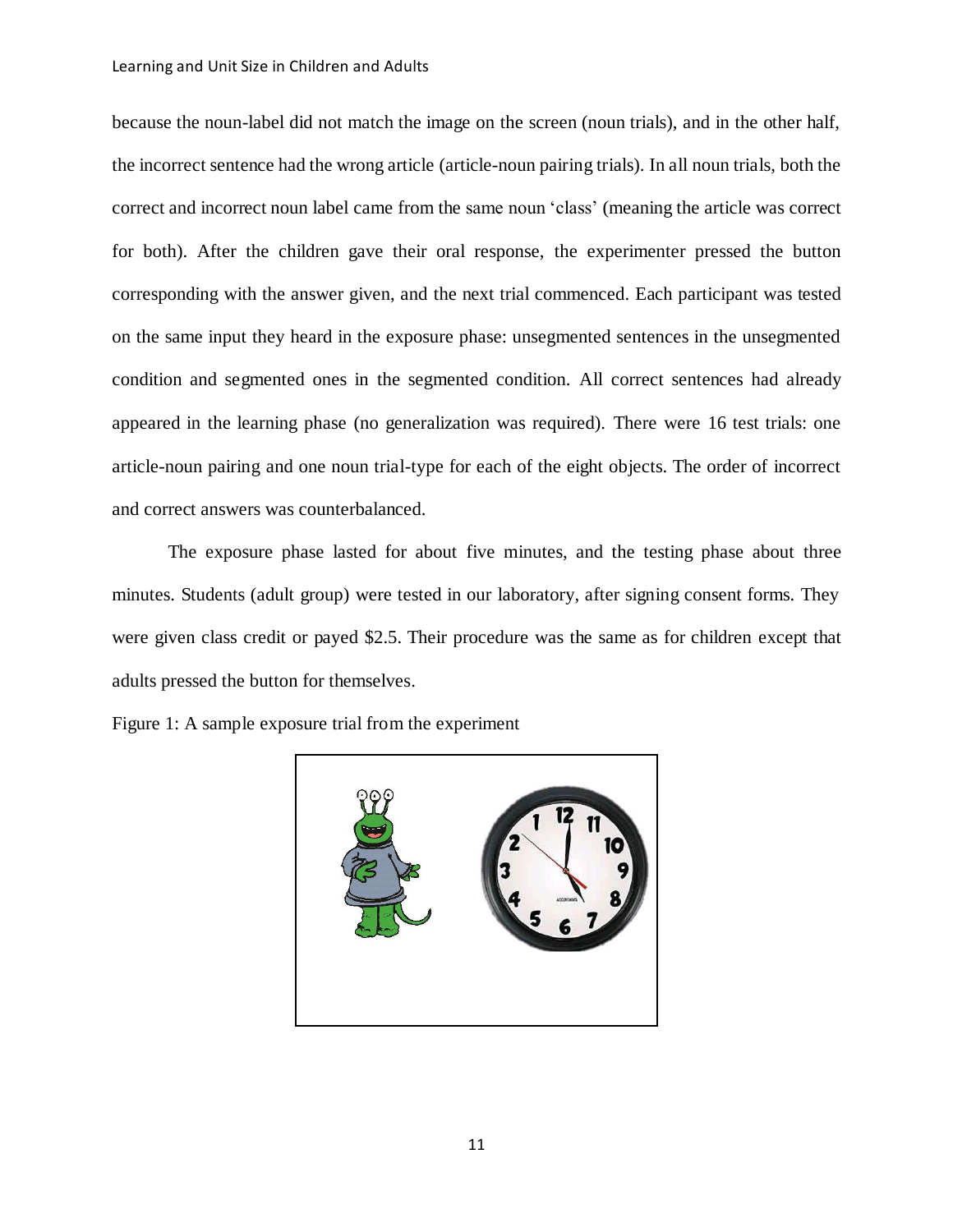## **RESULTS**

Overall, participants showed learning of both the nouns (69.41%) and the article-noun pairings (61.57%, they were above chance for both,  $p < .001$ ). The mean performance per condition and trial type for each age group is shown in Table 1 (significance codes refer to above-chance learning as tested by a t-test). All cells showed above chance learning except for children's learning of article-noun pairings in the segmented input condition. See Figure 2 for the full distribution of scores in the different conditions, trial types and age groups.

Table 1: Means and standard deviations (in brackets) for the different groups and conditions.

|                                                 |                 | Segmented (% correct) |            | Unsegmented (% correct) |  |  |
|-------------------------------------------------|-----------------|-----------------------|------------|-------------------------|--|--|
|                                                 | Article         | Noun                  | Article    | Noun                    |  |  |
| Children                                        | 53.51<br>(n.s.) | 65.46%***             | $62.24**$  | $55.45 \cdot (p=.09)$   |  |  |
|                                                 | (20.92)         | $(19.64\%)$           | (18.42)    | (19.61)                 |  |  |
| Adults                                          | $63.04**$       | $84.23***$            | $72.28***$ | 84.78***                |  |  |
|                                                 | (18.65)         | (14.21)               | (14.58)    | (16.41)                 |  |  |
| $(*' 0.05-1, ** \le 05, ** \le 01, ** \le 001)$ |                 |                       |            |                         |  |  |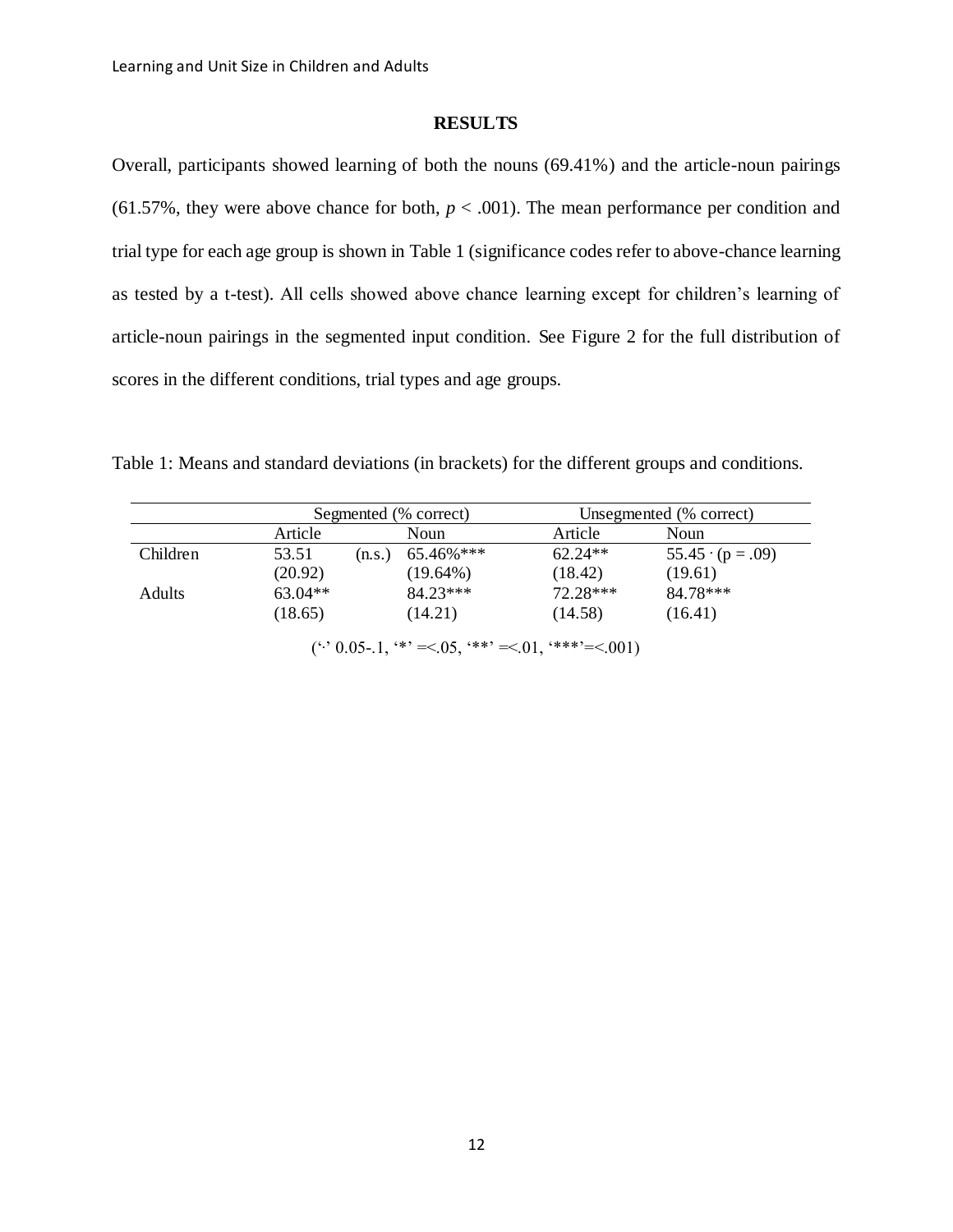

Figure 2: Performance on each condition and trial type for the two age groups

Each dot represents a participant's performance on one type of trial (so there are two dots for each participant, one for the noun trials and one for the article-noun pairing trials), bold lines represent the mean, boxes cover one standard deviation from the mean.

## **The effect of unit-size on learning in children and adults**

To examine the effect of unit-size on learning in children and adults, we ran a logistic mixed model using the lme4 package in R (version 1.1-12, Bates, Maechler, Bolker, & Walker, 2014). p-values were generated based on model comparisons using a "leave-one-out" method whereby the full model is compared to a model excluding each factor in turn. The significance values are reported based on a Chi-square comparing the full model with the nested model to see whether adding the factor leads to a significantly improved model. All fixed effects were sum coded (every level is compared to the grand mean). The dependent variable was accuracy on each trial (as a binary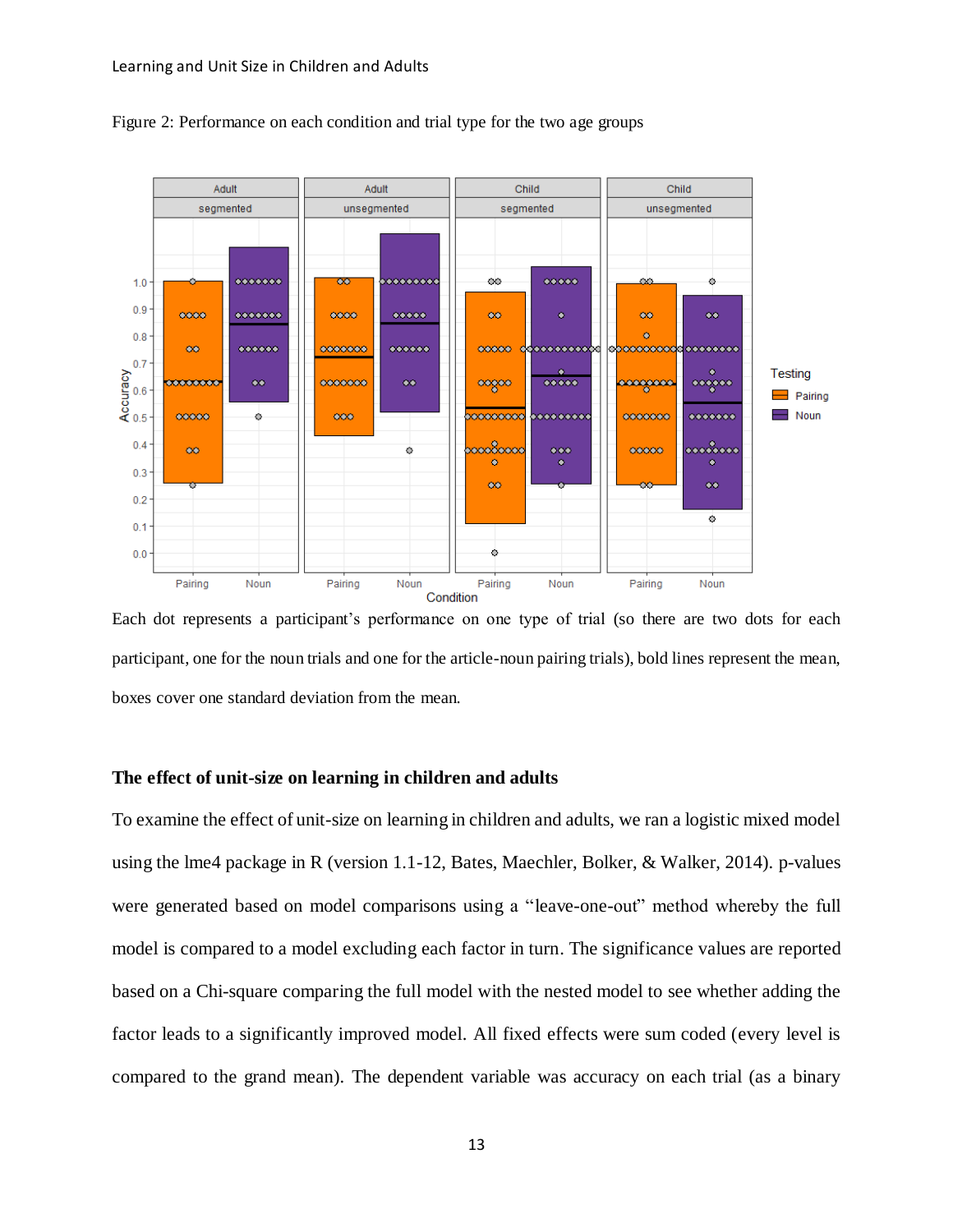$\overline{a}$ 

measure), and the fixed effects were age group (adult vs. child), trial type (article-noun pairing vs. noun), condition (segmented vs. unsegmented), article (se vs. fo), and gender (no vs. yes). We included an interaction between trial type and condition, to test our prediction that the unsegmented condition will facilitate learning of article-noun pairings (more than nouns). To examine whether this is indeed the case for both age groups, we included a three-way interaction between age group, trial type and condition. If both groups show a differential effect of input on learning article-noun pairings vs. learning nouns, this interaction should not be significant<sup>1</sup>. Given our prediction about the larger noun-advantage for adults in the unsegmented condition, we predict an interaction between group and trial-type, such that adults will show a larger noun-advantage. The interaction between condition and group was included for sake of completeness of the model, but we do not have any predictions about it. The model included random intercepts for item and participants (the maximal effect structure that allowed it to converge, Barr et al. 2013) and had low collinearity (all VIF values  $< 1.19$ , see Table 2).

Table 2: Mixed effects logistic regression model for both conditions and age groups (effects of interest in bold)

|                           |         |      |               | Model<br>comparison |
|---------------------------|---------|------|---------------|---------------------|
|                           | ß       | SE   | $\mathcal{Z}$ | p                   |
| (Intercept)               | 0.85    | 0.14 | 5.98          |                     |
| Group - adult             | 0.45    | 0.06 | 7.28          | < 0.001             |
| $Trial-Type - pairing$    | $-0.28$ | 0.06 | $-5.06$       | < 0.001             |
| $Condition$ – unsegmented | 0.05    | 0.06 | 0.85          | .4                  |
| Determiner - se           | $-0.08$ | 0.14 | $-0.55$       | .59                 |
| $Gender - boy$            | 0.10    | 0.06 | 1.78          | .08                 |

<sup>1</sup> Though a significant triple interaction could also stem from a difference between the two age groups in their performance on noun trials in the different conditions – such a result would be orthogonal to our hypotheses.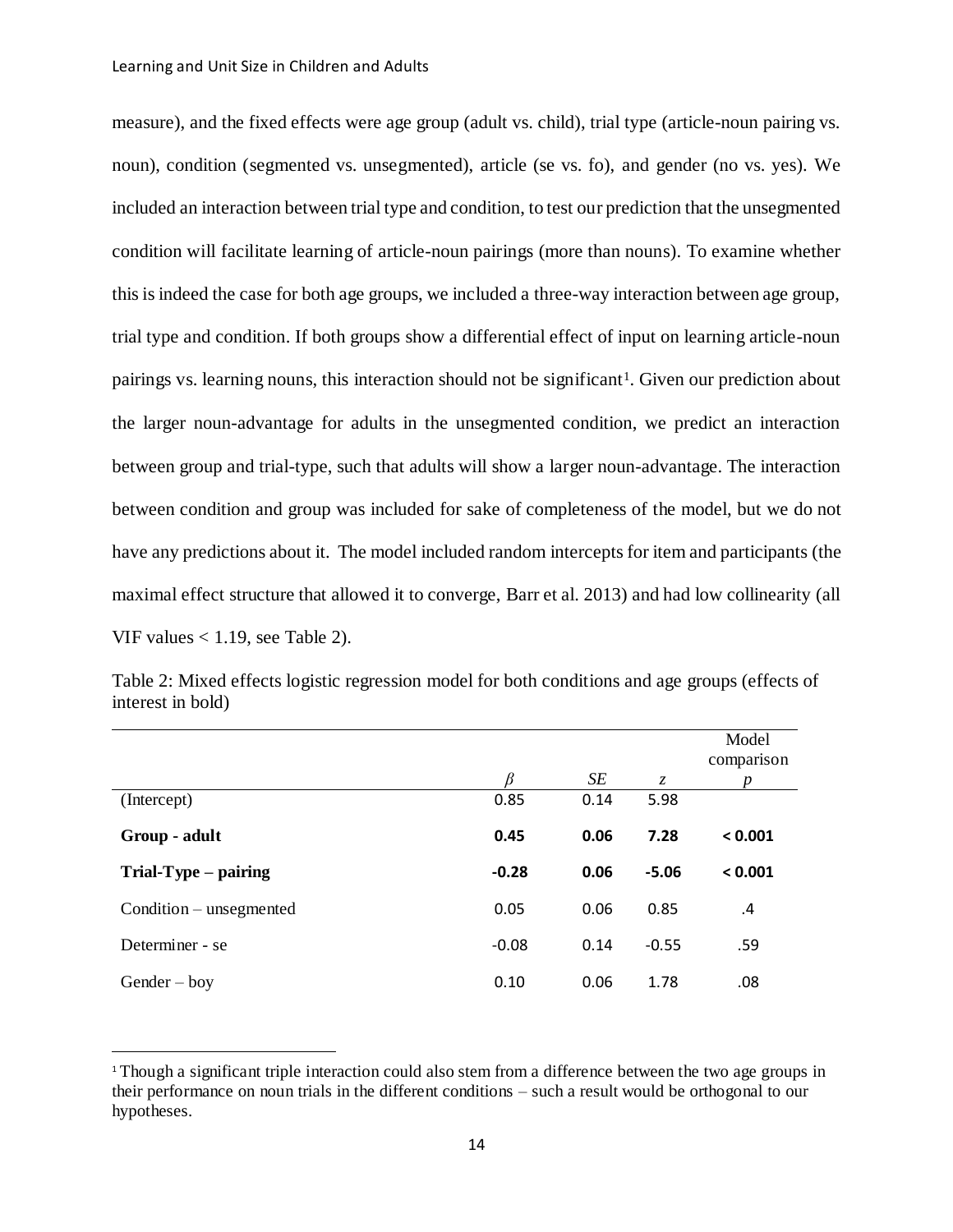#### Learning and Unit Size in Children and Adults

| Group - adult by Trial-Type - pairing                              | $-0.21$ | 0.06 | $-3.77$ | < 0.001 |
|--------------------------------------------------------------------|---------|------|---------|---------|
| $Group - adult by Condition - unsegmented$                         | 0.07    | 0.06 | 1.12    | .27     |
| Trial-Type - pairing by Condition -<br>unsegmented                 | 0.14    | 0.06 | 2.58    | .01     |
| $Group - adults by Testing -pairing by$<br>Condition - unsegmented | $-0.04$ | 0.06 | $-0.77$ | .44     |

Adults were overall better than children ( $\beta = 0.45$ ,  $SE = .06$ ,  $p < .001$ ), consistent with previous artificial language learning studies (e.g., Ferman & Karni, 2010). As in previous studies, performance was overall better on noun trials than on article-noun pairing trials (β = -0.28, SE = .06,  $p < .001$ ). The effect of condition was not significant ( $\beta = 0.05$ ,  $SE = .06$ ,  $p = .4$ ), but there was a significant interaction between condition and trial type  $(\beta = 0.14, SE = .06, p = .01)$ , as was found in previous uses of this paradigm. To explore this interaction, we ran two additional restricted models on each trial type separately. The restricted models had the same effect structure as the full model (without a random slope for trial type). As predicted, manipulating initial exposure had a different effect on learning nouns vs. article-noun pairings. Learning the articlenoun pairings was better in the unsegmented condition compared to the segmented one (β = 0.2,  $SE = .08$ ,  $p = .007$ ), replicating previous results on the facilitative effect of larger units for learning article-noun pairings (Arnon & Ramscar, 2012; Siegelman & Arnon, 2015). In contrast, learning the nouns did not differ between the two conditions (β = -0.09, SE = .09, *p* = .33). The interaction between age group and trial type was significant in the full model ( $\beta$  = -0.21, SE = .06, *p* < .001). The restricted models described above (that is, one model including only article-noun pairing trials and a second model including only noun trials) permit us to explore the nature of this interaction. We find that the effect of age group is larger (as can be seen from the coefficient values) in the model run on noun trials,  $(β = 0.66, SE = .1, p < .001)$  than in the model run on article-noun pairing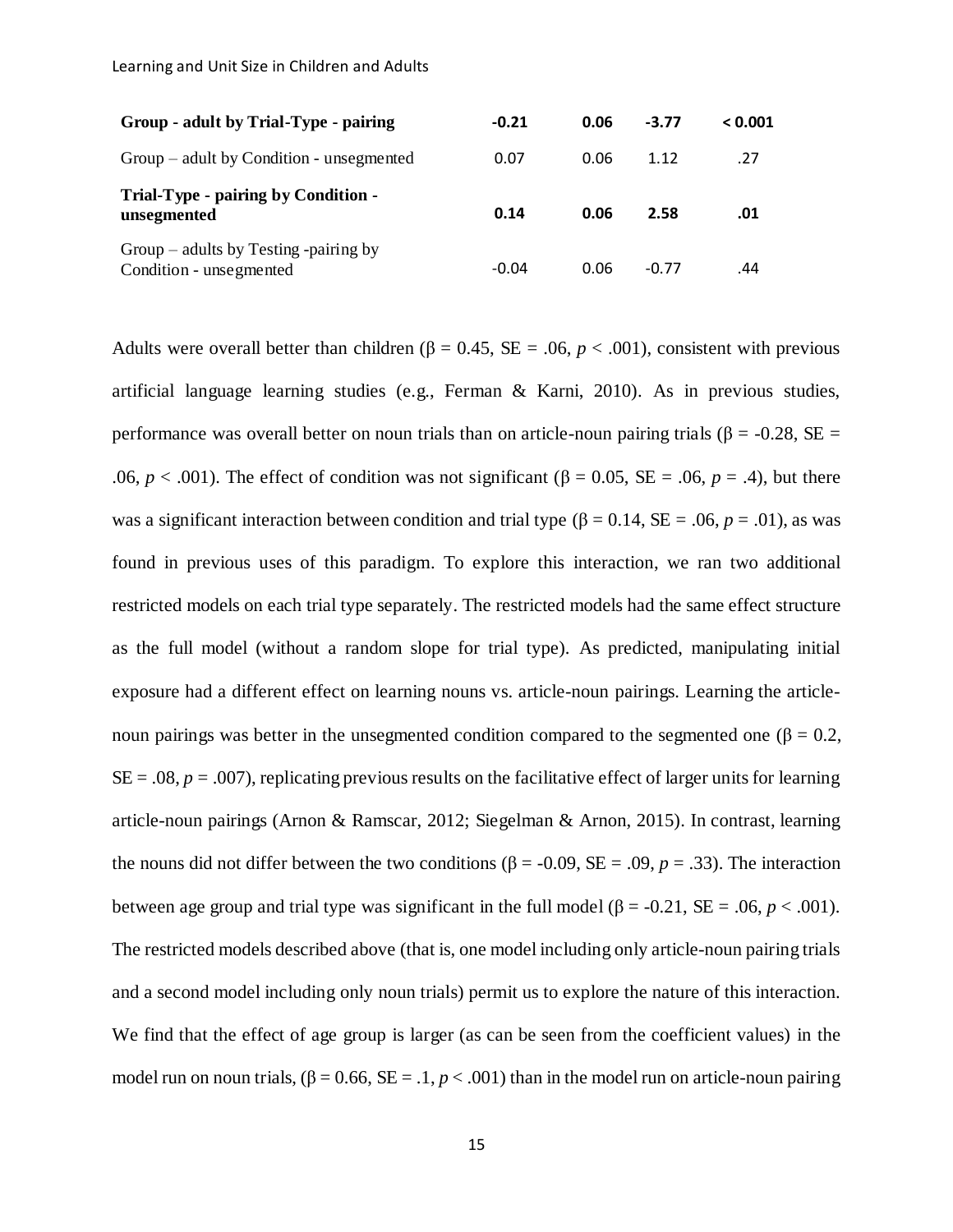trials ( $\beta = 0.25$ ,  $SE = .08$ ,  $p = .001$ ): adults were better than children on both trial types but the effect seems larger for noun trials. The effect of gender in the full model was marginally significant with boys showing better performance ( $\beta = 0.22$ ,  $SE = .12$ ,  $p = .07$ ), possibly due to the unequal distribution of boys and girls in our sample. None of the other effects reached significance.

To ensure that the effect of condition on learning was not driven only by adult learners, we ran a second analysis looking only at the performance of children. Note that, while the triple interaction between age group, condition, and trial type was not significant in the full model, this does not necessarily mean that both groups show the predicted interaction between condition and trial type. Since testing this interaction in children is one of the main goals of this study, we also analyzed children's results separately. This model included the same fixed and random effects as the full model, all sum coded (without age group, since we are only looking at children, see Table 3). This time, however, we also controlled for children's age (as a centered variable).

| Table 3: Mixed effects logistic regression for children |  |  |  |
|---------------------------------------------------------|--|--|--|
|                                                         |  |  |  |

|                                         | $\beta$ | SE   | $\mathcal{Z}$ | Model<br>comparison |
|-----------------------------------------|---------|------|---------------|---------------------|
|                                         |         |      |               | D                   |
| (Intercept)                             | 0.40    | 0.13 | 3.08          |                     |
| Condition - unsegmented                 | $-0.01$ | 0.07 | $-0.14$       | .89                 |
| Trial-Type - pairing                    | $-0.07$ | 0.06 | $-1.16$       | .24                 |
| Determiner - se                         | $-0.07$ | 0.13 | $-0.53$       | .6                  |
| Gender - boy                            | 0.12    | 0.07 | 1.75          | .08                 |
| Age (centered)                          | 0.05    | 0.08 | 0.60          | 0.55                |
| Condition – unsegmented by Trial-Type - |         |      |               |                     |
| pairing                                 | 0.19    | 0.06 | 2.99          | .003                |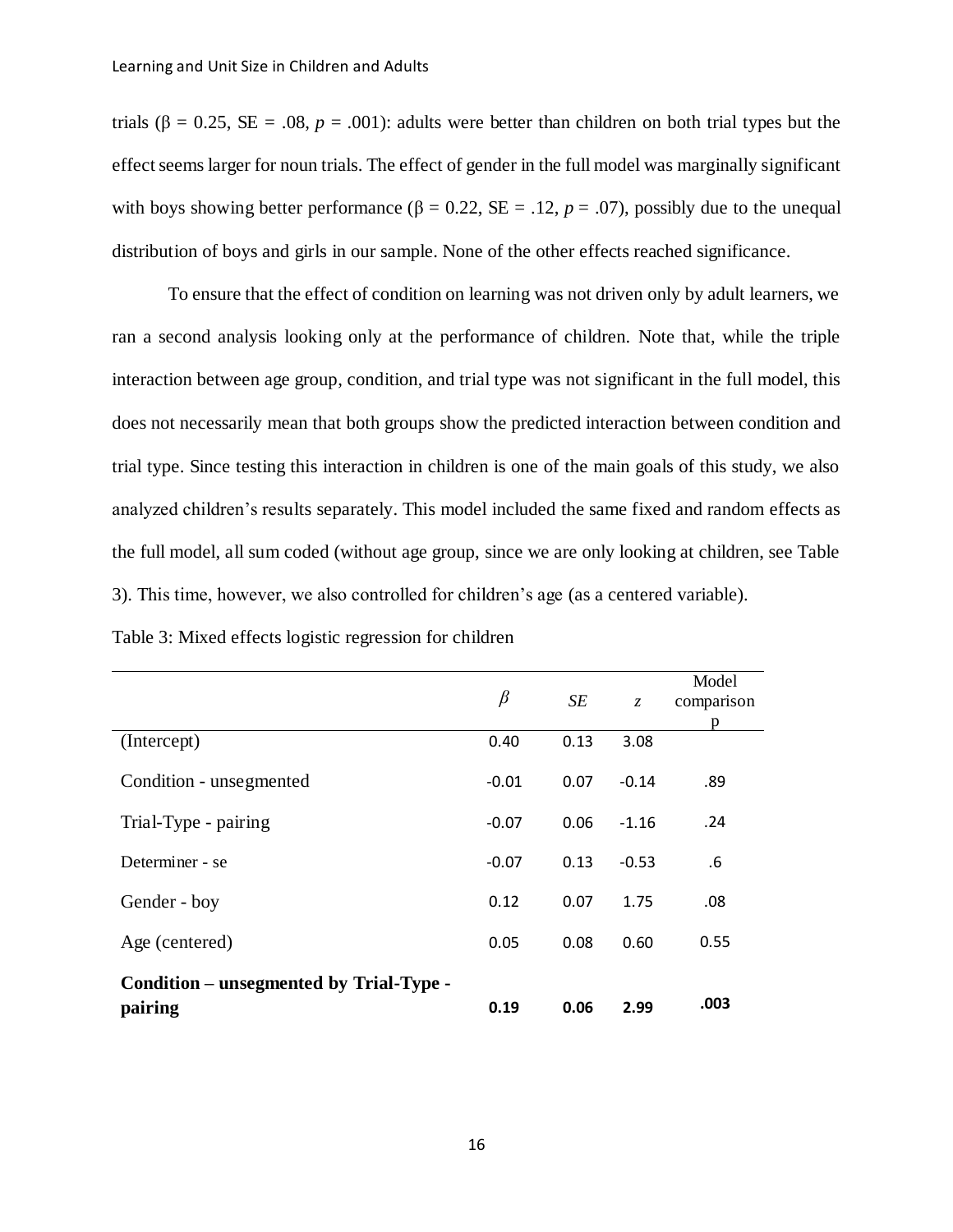As in the full model, the effect of condition was not significant, but, as predicted, there was a significant interaction between condition and trial type, showing that the effect of condition was different for noun-labels and article-noun pairings (β = 0.19, SE = .06,  $p = .003$ ). A restricted model comparing the effect of condition only for article-noun pairings trials, showed that learning of article-noun pairings was better in the unsegmented condition ( $\beta = 0.18$ ,  $SE = .09$ ,  $p = .05$ ), supporting our hypothesis that children also benefit from early exposure to unsegmented input. Taken together, these findings replicate previous results with adults and extend them to children: both age groups showed better learning of article-noun pairings in the unsegmented condition.

# **Differences between child and adult learning from unsegmented input**

To test our prediction that children and adults will show different learning patterns given the same input, we looked at the data from children and adults in the unsegmented condition. We focus on this condition because it does not impose a specific segmentation, and is therefore more suitable for exploring differences in segmentation biases. We predicted that adults will show a noun advantage in this condition, while children will not. We ran a mixed-effect logistic regression model to examine this prediction. The model had trial-type, age-group, article (se vs. fo), and gender as fixed effects (all sum coded), as well as the interaction between age-group and test trial. The model included random intercepts for item and participant and had low collinearity (all VIF values  $<$  3.18 see Table 4).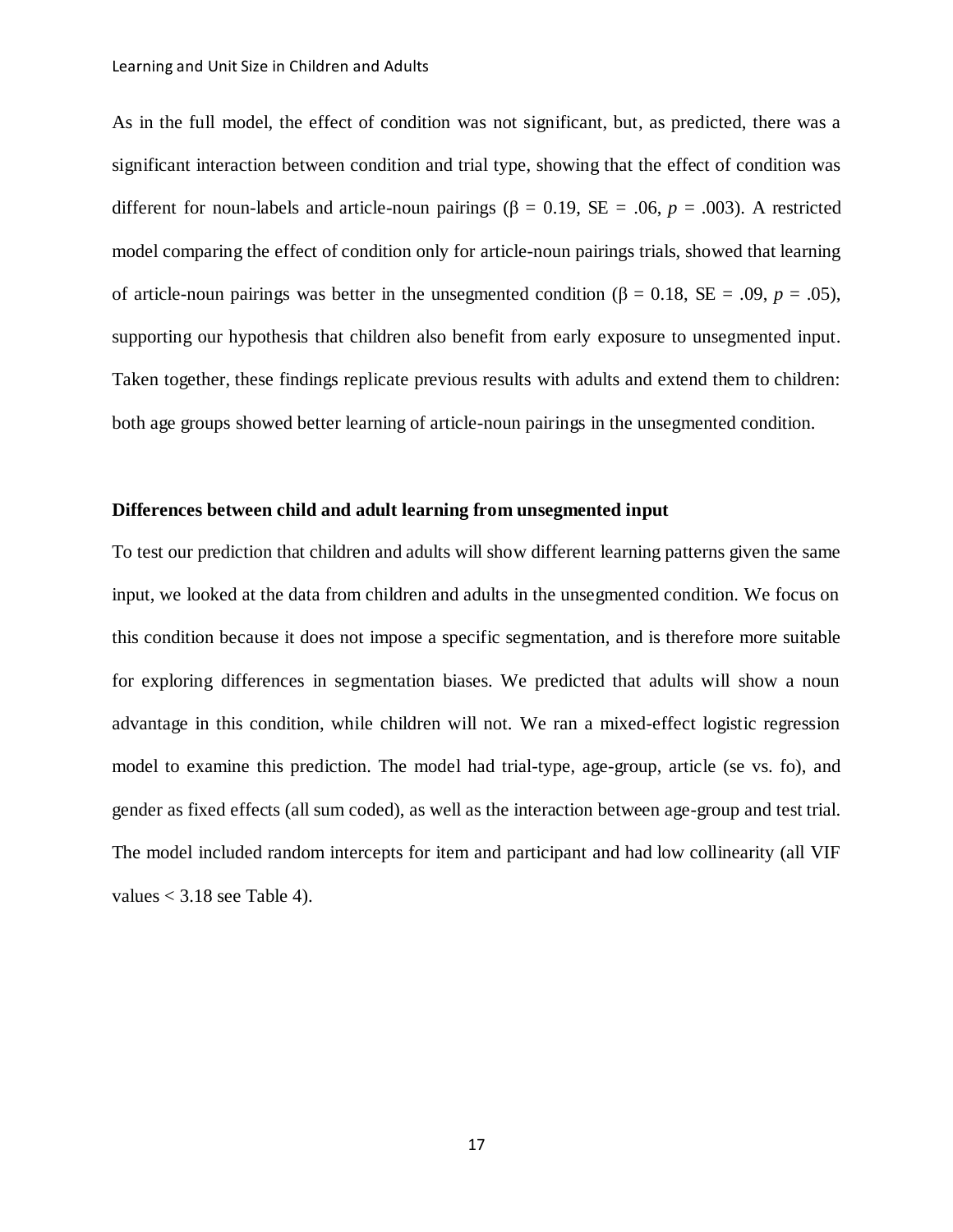|                                 |         |      |               | Model        |
|---------------------------------|---------|------|---------------|--------------|
|                                 | $\beta$ | SE   | $\mathcal{Z}$ | comparison p |
| (Intercept)                     | 0.90    | 0.17 | 5.32          |              |
| Trial-Type - pairing            | $-0.14$ | 0.08 | $-1.75$       | .08          |
| $Group - adult$                 | 0.53    | 0.09 | 5.87          | < 0.001      |
| $Gender - boy$                  | 0.08    | 0.09 | 0.90          | .37          |
| Article $-$ se                  | $-0.03$ | 0.16 | $-0.21$       | .67          |
| $Group - adult by Trial-Type -$ |         |      |               |              |
| pairing                         | $-0.26$ | 0.08 | $-3.19$       | .001         |

Table 4: Mixed effects logistic regression for unsegmented condition

Age affected performance, with adults showing better learning overall ( $\beta = 0.53$ , SE = .09, *p* < .001). Participants showed marginally better performance on noun trials ( $\beta$  = -0.14, SE = 0.08 *p* = .08), but this was qualified by a significant interaction with age group ( $\beta$  = -0.26, SE = 0.08 *p* < .001). To test this interaction, we ran two restricted models, which included the same effect structure as the full model, but each included only one age group (so had no random slope of age group). As predicted, adults were significantly better on nouns compared to article-noun pairings (β = -.41, SE = 0.14, *p* = .003), but children were not (β = 0.12, SE = .09, *p* =.19). That is, children did not show the noun advantage found in adults. These results show different learning patterns for children and adults, with adults succeeding more on vocabulary, as was previously found in natural language learning.

To summarize our results, we found that article-noun pairings were learned better by both adults and children when they were exposed to unsegmented input (compared to segmented input). Adults showed a noun advantage in the unsegmented condition, consistent with an increased focus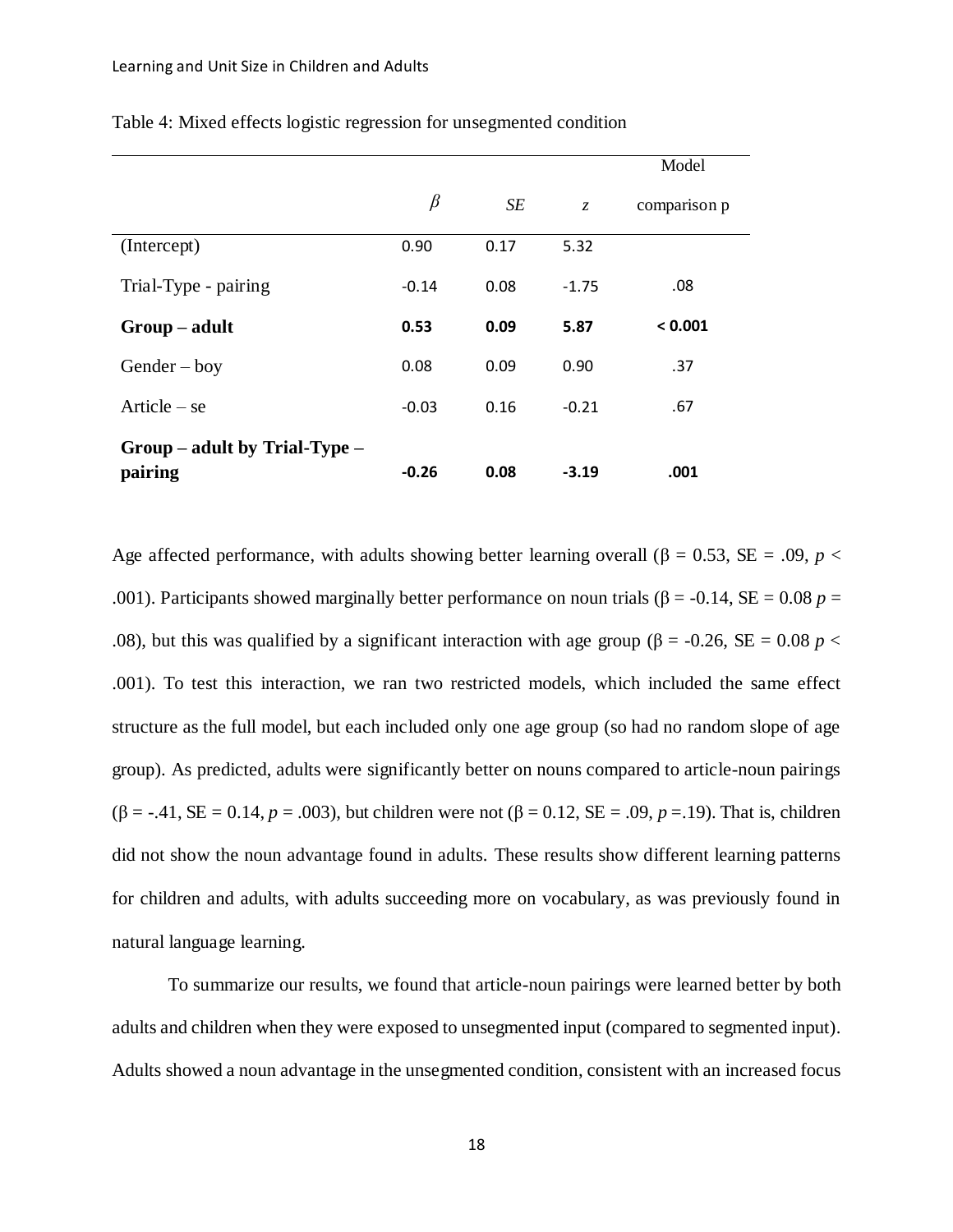on word units. Children, in contrast, showed similar learning of the article-noun pairings and the nouns.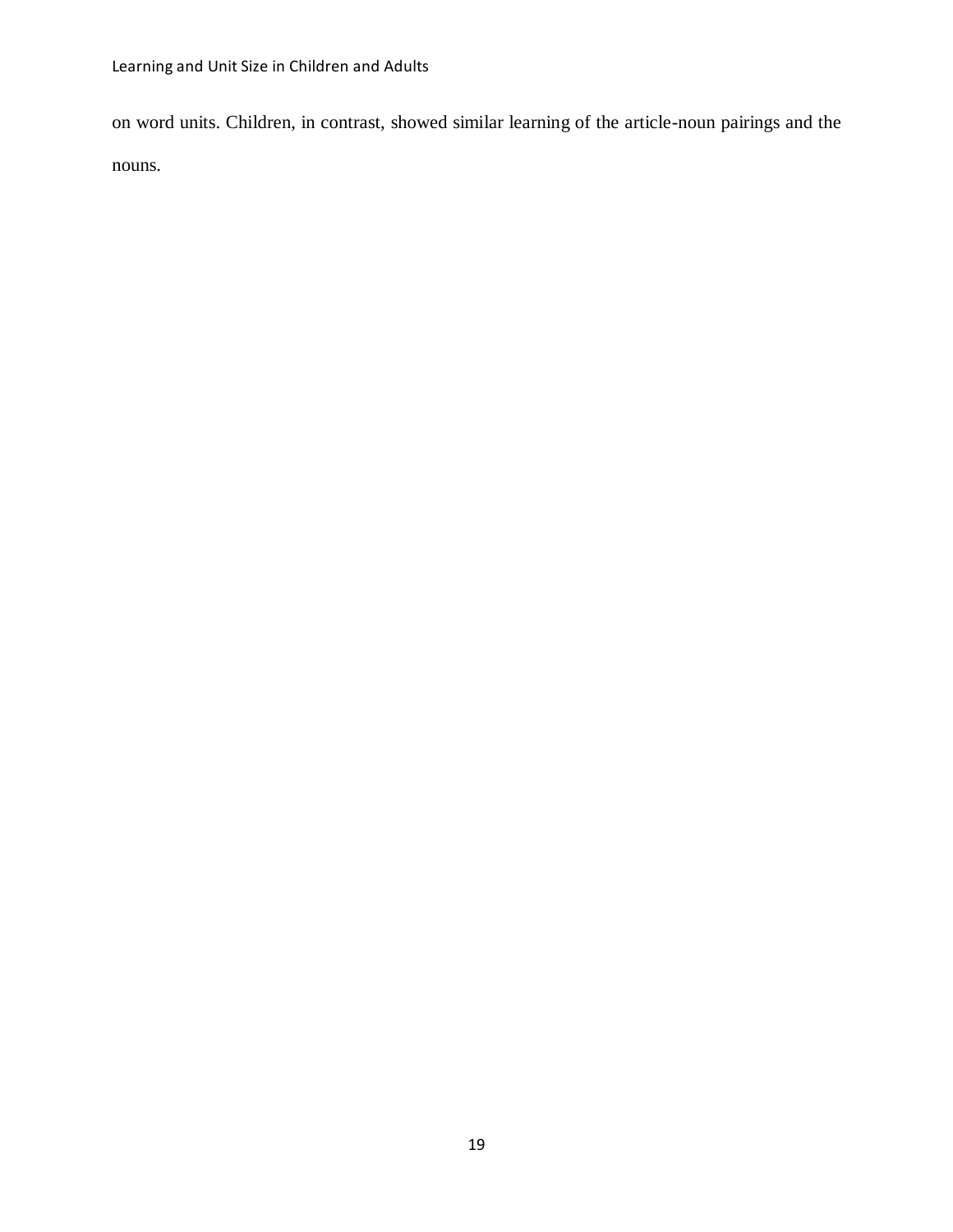# **Discussion**

The current study was motivated by a recent theoretical proposal suggesting that one of the factors that make children better than adults at learning certain grammatical relations is their greater reliance on multiword units (Arnon, 2010; Arnon & Christiansen, 2014; Arnon & Christiansen, 2017). We asked two questions extending prior work: (1) Do children, like adults, show better learning of grammatical gender when exposed to unsegmented input compared to segmented input? If multiword units play a facilitative role in learning language, then children should also show this effect. (2) Do children and adults show different learning patterns of vocabulary and article-noun pairings when learning from unsegmented input? Adults are better at learning vocabulary items than certain grammatical relations in natural language (MacWhinney, 2005; Paul & Grüter, 2016), a pattern that is replicated in artificial language learning studies (Arnon  $\&$ Ramscar, 2012; Siegelman & Arnon, 2015). If children do not show a similar vocabulary advantage, this would be consistent with a greater reliance on multiword units on their part, since this way of learning is predicted to facilitate learning of article-noun pairings, but not vocabulary.

Regarding our first question, we found that, like adults, children learn article-noun pairings better when learning from unsegmented input. Our findings replicate previous studies on adults (Arnon & Ramscar, 2012; Siegelman & Arnon, 2015), and extend these findings to children. These findings highlight the importance of larger building blocks in language learning (Arnon, 2010; Arnon & Christiansen, 2017) and support usage-based claims about the relation between the input learners receive and their learning trajectories (Tomasello, 2003). Performance on article-noun pairings was better for both children and adults in the unsegmented condition compared to the segmented one. This condition was meant to simulate "child-like" language learning by having learners learn segmentation, meaning and structure simultaneously – as infants normally do. Our findings thus complement existing evidence that children make use of multiword units in natural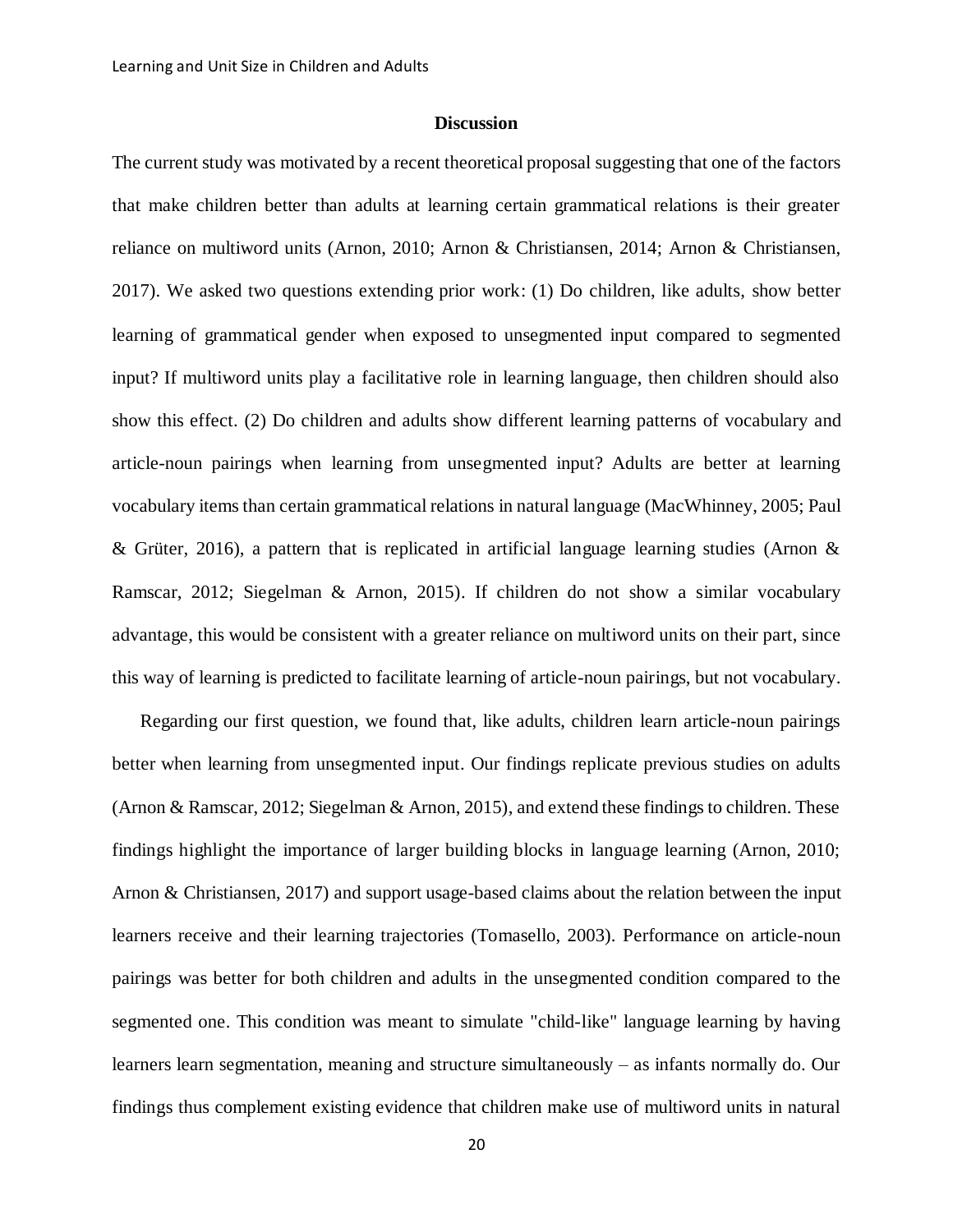language learning (e.g., Arnon & Clark, 2011; Bannard, Lieven, & Tomasello, 2009; Bannard & Matthews, 2008), by showing that such units can also facilitate learning of novel grammatical relations. The idea that the nature of early building blocks impacts learning outcomes draws inspiration from two previous accounts of the difference between child and adult learning: Newport's less-is-more theory (1990) and Elman's starting-small theory (1993). However, our account differs from them in predicting that learning structure, segmentation and meaning simultaneously—as children do— will result in more multiword building blocks compared to adults.

Regarding our second hypothesis, that when exposed to unsegmented input, children will show a different learning pattern than adults, we found that while adults showed a noun advantage in this condition, as in previous studies (Arnon & Ramscar, 2012; Paul & Grüter, 2016; Siegelman & Arnon, 2015), children did not. Children were in fact numerically better on article-noun trials than on noun trials (though the effect was not significant). This finding is in line with our predictions, and is somewhat counter-intuitive given that it seems easier to remember that *balle* is a 'ball' in French, than to remember that one should say *la balle* and not *le balle*. Despite this, and unlike adults, children found it slightly easier to report that an article-noun pairing was incorrect than to report that a noun label did not match the object on the screen. This pattern mirrors a recent study which found better learning of agreement patterns than of vocabulary items in an artificial language in preschoolers (Bulgarelli, 2018), and is consistent with the idea that children are more likely to initially treat the article-noun as one unit, making it easier to learn the correct pairing (Arnon & Ramscar, 2012; Siegelman & Arnon, 2015). While the difference between children and adults' learning patterns is telling, a clear limitation of our study is that there was no direct measure of segmentation, and so it remains unclear what types of linguistic representations the children in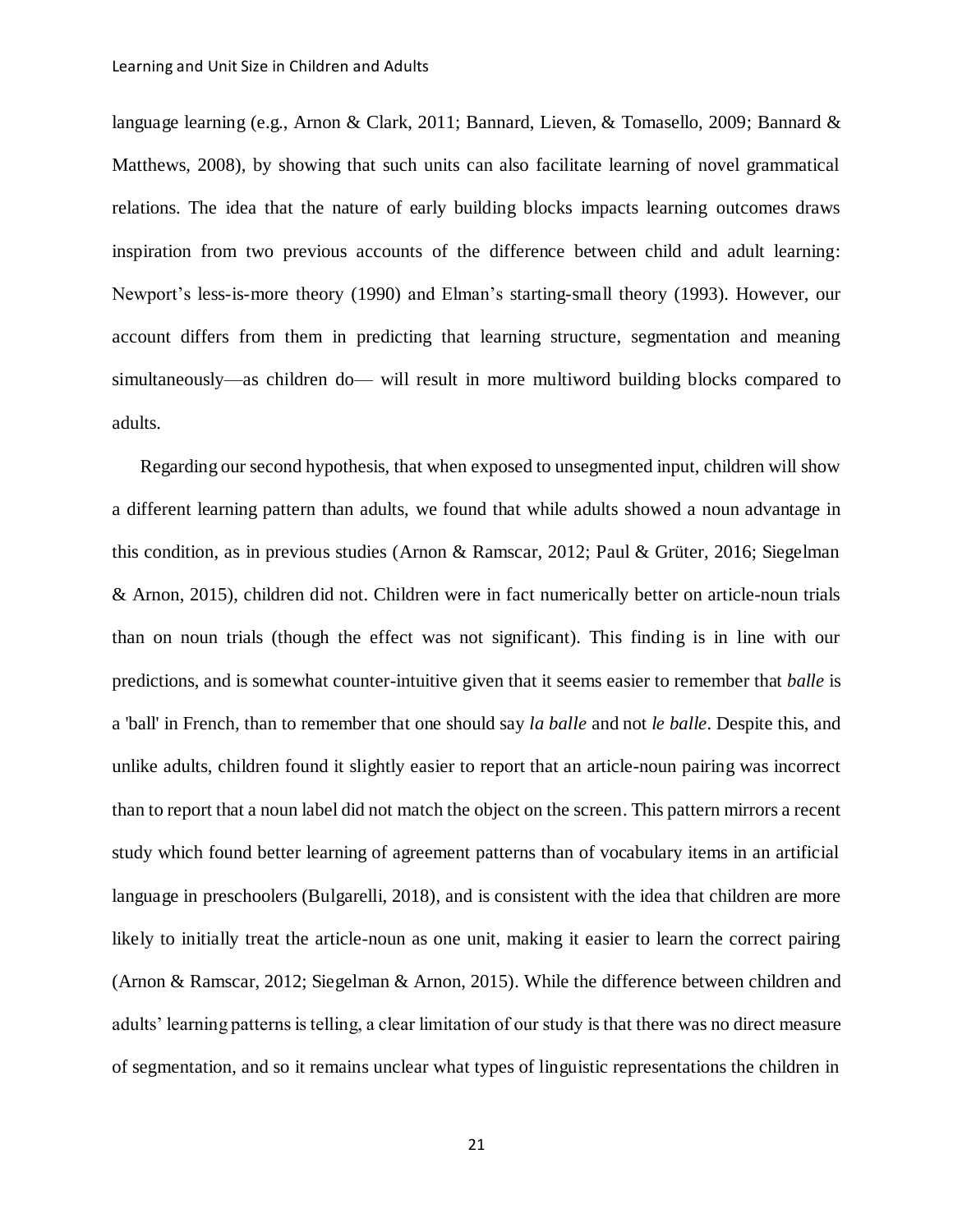our experiment extracted. One of the former studies used with adults employed a measure of typing which was not applicable to child participants (Siegelman & Arnon, 2015). Future studies need to assess children's' segmentation using measures that can estimate the size of children's linguistic representations during learning.

While we treated children and adults as distinct groups, other factors beyond age are known to impact segmentation strategies. In particular, literacy has been shown to impact both segmentation and learning, with preliterate children showing different result patterns form literate children. In a previous study, preliterate children showed an advantage for learning article-noun pairings over nouns while literate children showed similar accuracy on both trial types (Havron, Raviv & Arnon, 2018). These findings give rise to the predictions that in the unsegmented condition: (1) preliterate children should show an article-noun pairing advantage in, (2) literate children should show no advantage for either trial type, and (3) adults should show a noun advantage. While we do not have information about participants' literacy status in the current study, our sample most likely included a mix of pre-literate and literate children. The age range we used - six-to-eight year-olds - is the age range of the emergence of literacy in Israel. Most six-year-olds cannot read, and most eightyear-olds can, but there are of course large individual differences that make age only a weak proxy for literacy abilities. The pattern we see, of a weak (non-significant) article-noun pairing advantage is what we would expect from a sample containing a mixture of preliterate and literate children (with preliterate children showing an article-noun pairing advantage and literate children not).

Importantly, we do not suggest that children cannot or do not segment multiword sequences into their constituent parts. In fact, there is evidence that infants as young as six-months can segment articles from unfamiliar nouns in their native language (Shi, Marquis, & Gauthier, 2006; Hohle & Weissenborn, 2003). The claim put forward in this paper is that children initially learn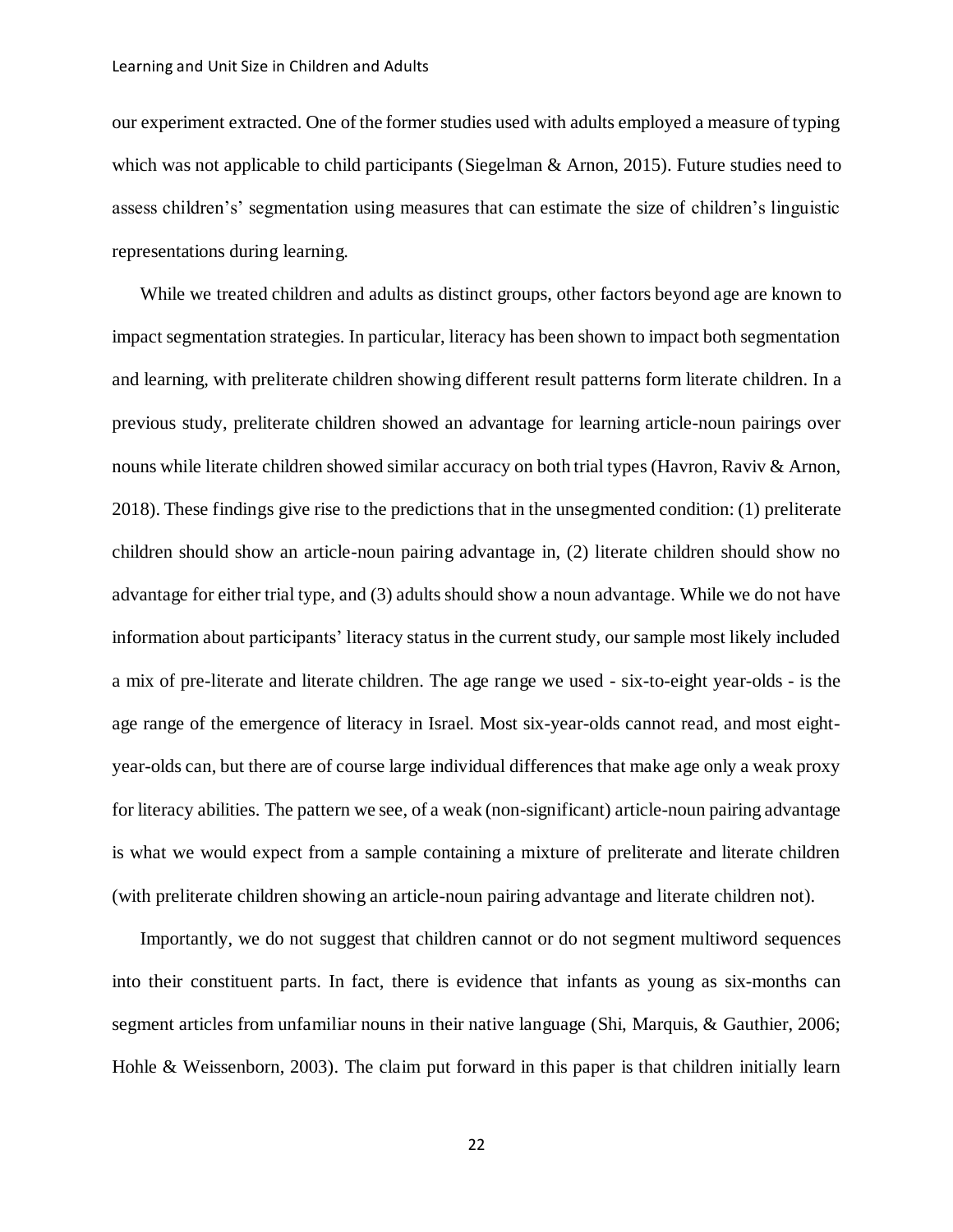#### Learning and Unit Size in Children and Adults

article-noun pairs together, and that having initially learned these larger units as a chunk, they retain a processing advantage over adults, who tend to learn them as separate units. Supporting this, experiments using pseudo-articles, similar to the ones we used in the current study, with young French learning infants (who are already able to segment real articles from noun-phrases), found that infants did not segment them by the end of the experiment (Shi & Lepage, 2008; Hallé, Durand, & de Boysson-Bardies, 2008). Similarly, it takes infants as long as 14 months to segment pronouns from verb phrases, perhaps because their co-occurrence with verbs is less consistent than that of articles and nouns (i.e., verbs appear after a more varied set of function and context words than nouns, Shi & Melançon, 2010). There is therefore evidence that children do learn multiword units early on, and only with accumulating experience are they able to extract smaller units (see also Soderstrom, 2007).

Another question is to what extent our study parallels natural language learning phenomena. The current study follows a long tradition of using artificial languages to test the acquisition of grammatical gender (e.g., Braine et al., 1990; Brooks, Braine, Catalano, Brody, & Sudhalter, 1993). While these artificial languages do not do justice to the complexity of natural language, they nevertheless provide valuable information about learning mechanisms and biases. Another issue is the way our artificial gender system differs from natural gender systems. Our gender classes did not have phonological and semantic regularities: this was done to test our prediction that the benefit for learning from multiword units expresses itself mainly when relations between adjacent words are not transparently associated with such cues. This is unlike many natural language gender systems, which tend to display some phonological and semantic regularities (e.g., Corbett, 1991; Mirkovic, MacDonald, & Seidenberg, 2005). Interestingly, when languages have both phonological and semantic cues for class membership, children seem to rely more on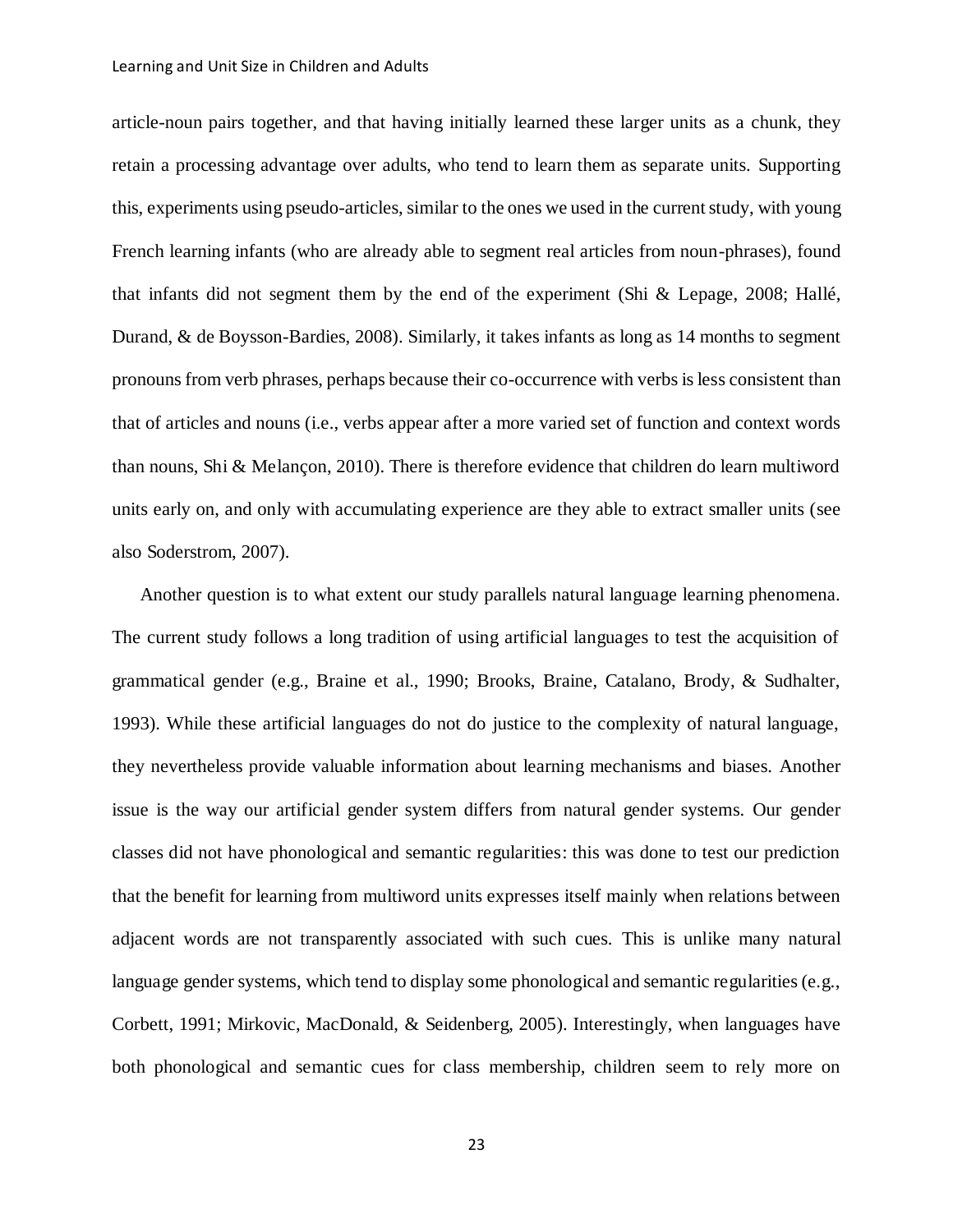phonological information while adults rely more on semantic information (e.g., Gagliardi & Lidz, 2014). A recent study (Culbertson, Jarvinen, Haggarty, & Smith, 2019) suggests that this reflects children's greater ease in learning local information (between linguistic elements), than the mapping between linguistic and semantic information (i.e. gender class to semantic cues, or in the case of the current study, learning the noun to object correspondence). While grammatical gender systems tend to have regular aspects, they also have irregular and arbitrary aspects (as in the current study). In French, for example, a recent study documented adults' difficulty to use morphophonological cues for the assignment of grammatical gender, suggesting at least some cases are acquired on an item-by-item basis (Ayoun, 2018). In addition, any regularity in gender class assignment must be learned from specific examples or prototypes, which may be more easily mastered when learning from article-noun pairs. This is not to say that gender systems do not have functional value: A recent study (Dye, Milin, Futrell, and Ramscar, 2018) found that German gender-agreeing articles make following nouns more predictable, a function achieved in English by the use of prenominal adjectives (e.g., in the sequence "a nice cold *beer*", *nice cold* makes *beer* predictable). These predictive relations, however, also need to be learned. Our interest here was in whether initial exposure to multiword units, encompassing the relation to be learned, can facilitate mastery. We looked at gender agreement as a case study, exemplifying such a relation. Similar semi-arbitrary relations are found in other domains of language beyond that of grammatical gender, such as verb-preposition pairings or idioms, which adult language learners also struggle with (e.g., Wray, 1999; Siyanova & Schmitt, 2007).

An additional concern might be that we tested participants whose L1 has grammatical gender, which may have affected their performance. Coming from a gender-marking language does impact the overall ease of learning a novel gender system in natural languages (Sabourin, Stowe, & de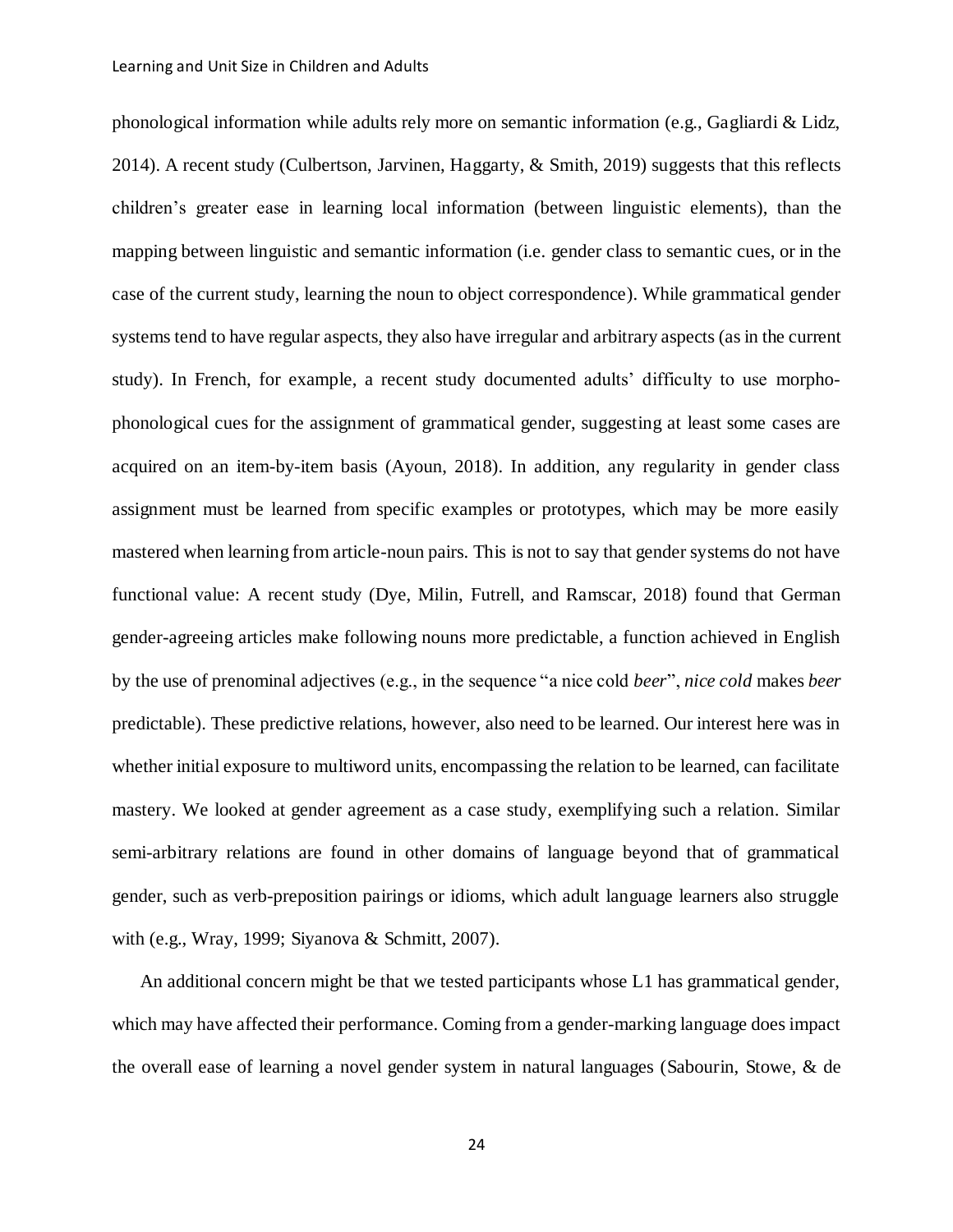#### Learning and Unit Size in Children and Adults

Haan, 2006), however, since were comparing two different input conditions within the same population of speakers, this could not have impacted the results (whatever advantage there is to knowing a gender-marking language, it will be the same across conditions). Also, Hebrew does not mark gender on articles, and does not treat articles and nouns as separate words (the definite article, *ha*, appears as a prefix before the noun and is not written as a separate word): the artificial language differed from Hebrew in both respects, so that learners could not apply their existing gender-marking (and segmentation) knowledge to the novel language. The advantage for starting with unsegmented input has by now been documented in speakers of gender-marking (Hebrew) and non-gender-marking (English) languages. Nevertheless, it is important to systematically investigate the effect different gender-marking systems on the unit-size manipulation. For instance, will exposure to unsegmented input facilitate learning in L1 speakers of Spanish, whose language treats articles and noun as separate words? Or will the impact of prior knowledge override the impact of this manipulation?

To conclude, the current study extends previous work in two ways. First, it shows that for children also, article-noun pairings are mastered more easily when learning from unsegmented input. In doing so it highlights the importance of the larger units, and in particular of learning segmentation and meaning simultaneously, for learning grammatical relations. Our findings also illustrate the interesting differences in segmentation biases between children and adults and the utility of artificial languages in exploring them: children and adults learned differently when learning from the same input, in ways that mirror natural language learning. That is, the type of input impacts different aspects of language differently, and different groups of learners differently - a finding with implications for second language teaching (see also Barbir, Havron, Recht, Fiévet, & Christophe, 2019). Learning from unsegmented input facilitated article-noun pairings for both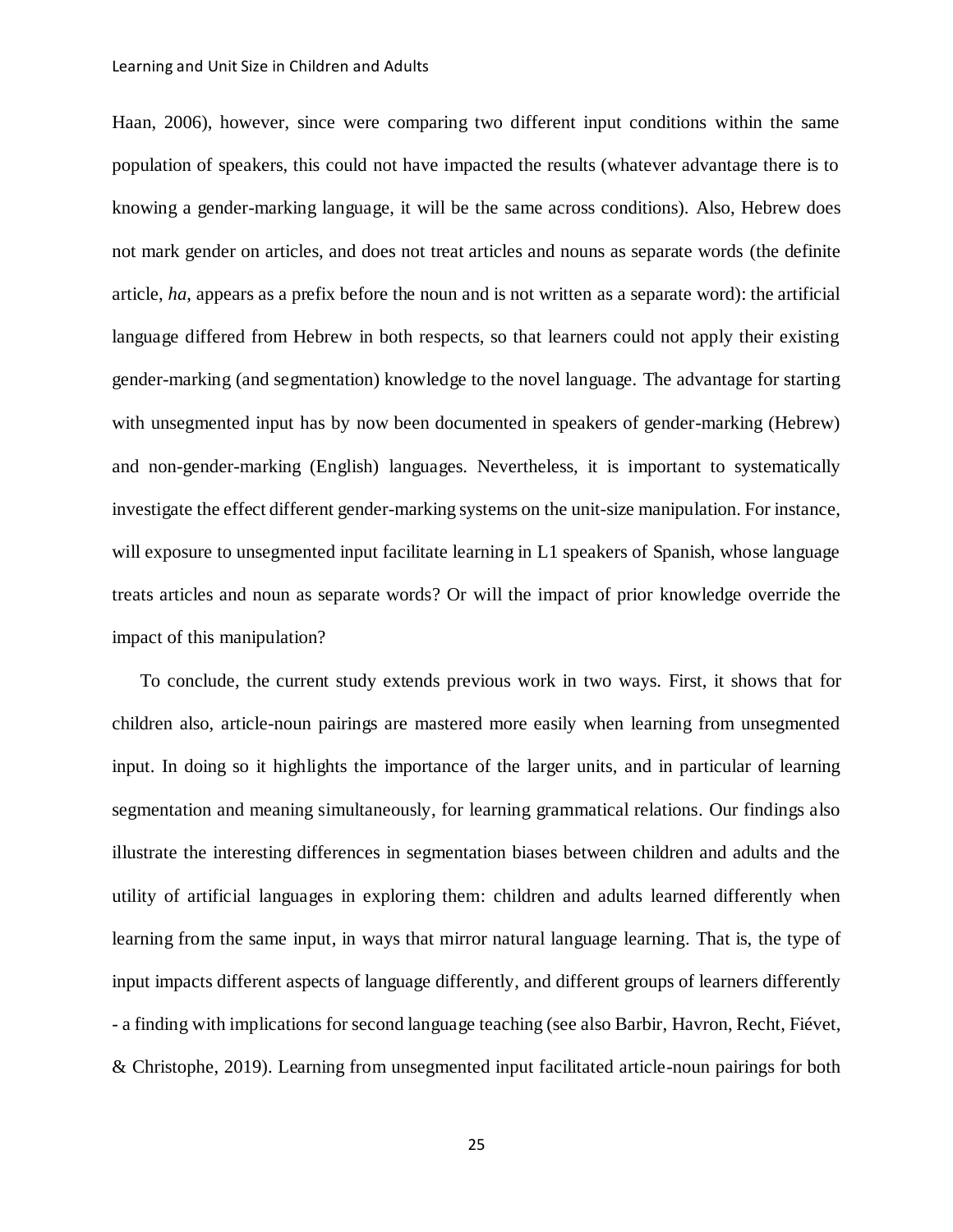age groups. This pattern highlights the importance of taking into account the learning biases of the particular population in second language learning: what works for child learners may be different from what works for adult learners.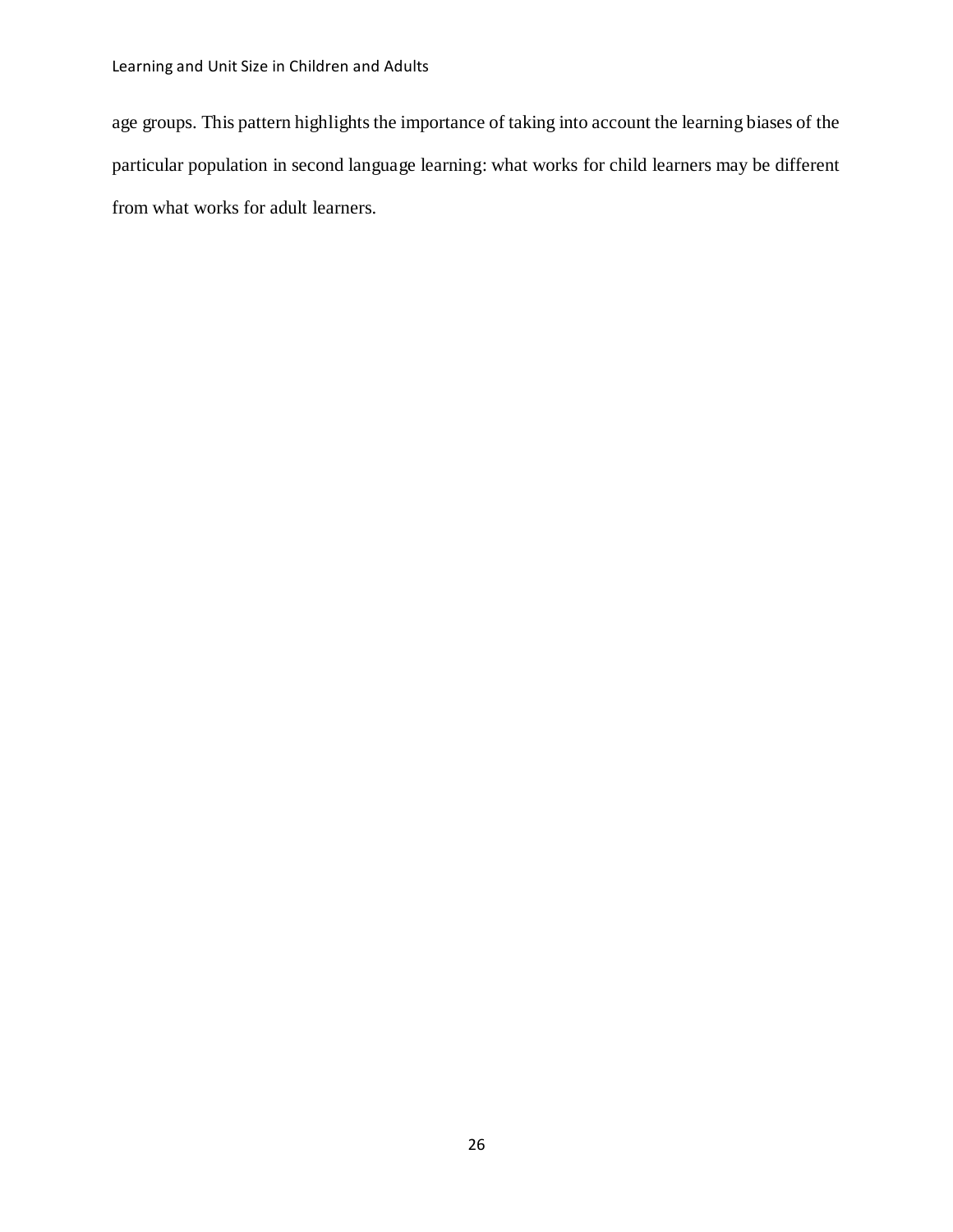# **Bibliography**

- Abbot-Smith, K., & Tomasello, M. (2006). Exemplar-learning and schematization in a usagebased account of syntactic acquisition. *The Linguistic Review*, *23*(3), 275–290.
- Arnon, I. (2010). Starting big: *The role of multiwordphrases in language learning and use*. Unpublished doctoral dissertation, Stanford University

Arnon, I. (2015). What can frequency effects tell us about the building blocks and mechanisms of language learning? *Journal of Child Language*, *42*, 274–277. https://doi.org/10.1017/S0305000914000610

- Arnon, I., & Christiansen, M. H. (2014). Chunk-Based Language Acquisition. In P. J. Brooks & V. Kempe (Eds.), *Encyclopedia of Language Development* (pp. 88–90). Thousand Oaks, CA : Sage Publications.
- Arnon, I., & Clark, E. V. (2011). Why brush your teeth is better than teeth Children's word production is facilitated in familiar sentence-frames. *Language Learning and Development*, *7*(November), 107–129.<https://doi.org/10.1080/15475441.2010.505489>
- Arnon, I., & Priva, U. C. (2014). Time and again: The changing effect of word and multiword frequency on phonetic duration for highly frequent sequences. *The Mental Lexicon, 9*(3), 377–400. https://doi.org/10.1075/ml.9.3.01arn
- Arnon, I., Mccauley, S. M., & Christiansen, M. H. (2017). Digging up the building blocks of language: Age-of-acquisition effects for multiword phrases. *Journal of Memory and Language*, *92*(February), 265–280. https://doi.org/10.1016/j.jml.2016.07.004
- Arnon, I., & Ramscar, M. (2012). Granularity and the acquisition of grammatical gender: How order-of-acquisition affects what gets learned. *Cognition*, *122*(3), 292–305.
- Arnon, I., & Snider, N. (2010). More than words: Frequency effects for multi-word phrases.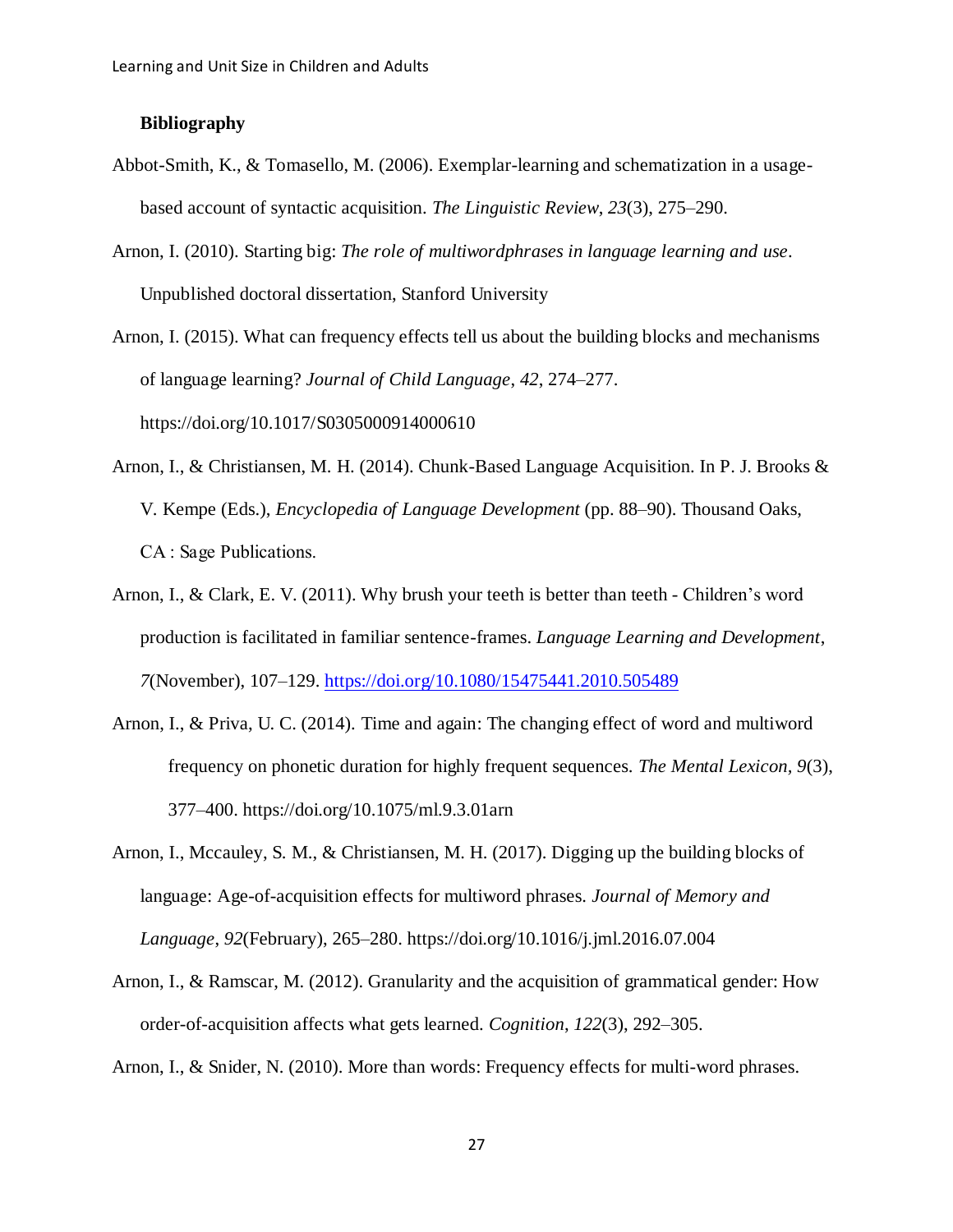*Journal of Memory and Language, 62*(1), 67–82.

https://doi.org/10.1016/j.jml.2009.09.005

Ayoun, D. (2018). Grammatical gender assignment in French: dispelling the native speaker myth. *Journal of French Language Studies, 28*(1), 113-148.

<https://doi.org/10.1017/S095926951700014X>

Baayen, R. H., Hendrix, P., & Ramscar, M. (2013). Sidestepping the Combinatorial Explosion: An Explanation of n-gram Frequency Effects Based on Naive Discriminative Learning. *Language and Speech, 56*(3), 329–347. https://doi.org/10.1177/0023830913484896

- Bannard, C., Lieven, E., & Tomasello, M. (2009). Modeling children's early grammatical knowledge. *Proceedings of the National Academy of Sciences of the United States of America*, *106*(41), 17284–17289[. https://doi.org/10.1073/pnas.0905638106](https://doi.org/10.1073/pnas.0905638106)
- Bannard, C., & Matthews, D. (2008). Stored word sequences in language learning: The effect of familiarity on children's repetition of four-word combinations. *Psychological Science, 19*(3), 241–248.<https://doi.org/10.1111/j.1467-9280.2008.02075.x>
- Barbir, M. Havron, N., Recht, S., A., Fievet, A. C. & Christophe, A. (2019). When one learning method is both a propeller and an obstacle: The effect of translation on second language acquisition in children. *The 44th Annual Boston University Conference on Language Development*, Boston, USA.
- Braine, M. D., Brody, R. E., Brooks, P. J., Sudhalter, V., Ross, J. A., Catalano, L., & Fisch, S. M. (1990). Exploring language acquisition in children with a miniature artificial language: Effects of item and pattern frequency, arbitrary subclasses, and correction. *Journal of memory and language, 29*(5), 591-610.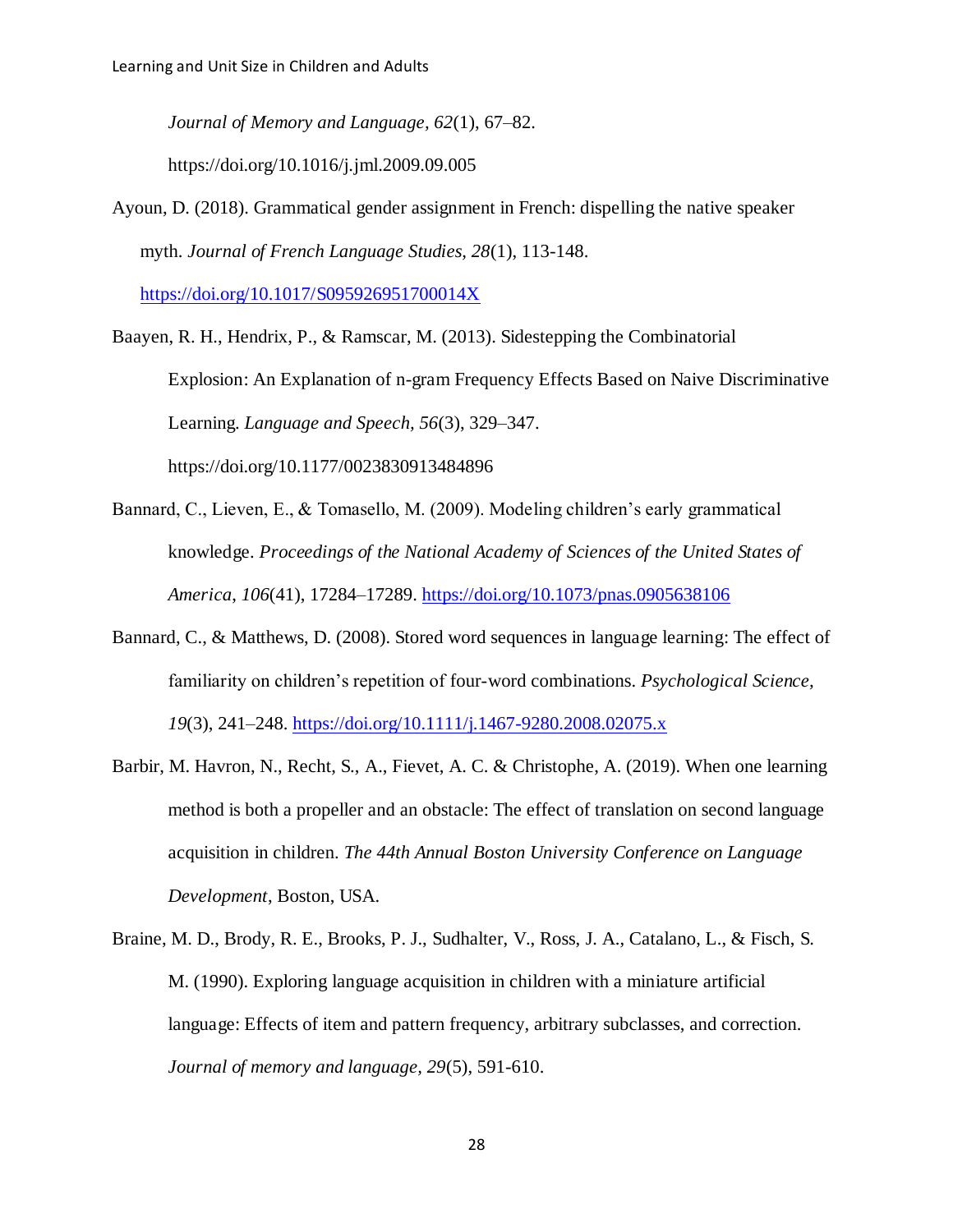- Brooks, P. J., Braine, M. D., Catalano, L., Brody, R. E., & Sudhalter, V. (1993). Acquisition of gender-like noun subclasses in an artificial language: The contribution of phonological markers to learning. *Journal of memory and language, 32*(1), 76-95.
- Bulgarelli, F. (2018). *Talker Variability as desirable difficulty for language learning*. Pennsylvania State University (unpublished doctoral dissertation).

Corbett, G. (1991). *Gender*. Cambridge: Cambridge University Press.

- Culbertson, J., Jarvinen, H., Haggarty, F., & Smith, K. (2019). Children's sensitivity to phonological and semantic cues during noun class learning: Evidence for a phonological bias. *Language, 95*(2), 268-293.
- Croft, W. (2001). *Radical construction grammar: Syntactic theory in typological perspective.*  Oxford, England: Oxford University Press.
- Cummins, J. (1981). Age on Arrival and Immigrant Second Language Learning in Canada: A Reassessment Age on Arrival and Immigrant Second Language Learning in. *Applied Linguistics, 11*(2), 132–149. https://doi.org/10.1093/applin/2.2.132
- Dye, M., Milin, P., Futrell, R., & Ramscar, M. (2018). Alternative Solutions to a Language Design Problem: The Role of Adjectives and Gender Marking in Efficient Communication. *Topics in Cognitive Science, 10*(1), 209–224. <https://doi.org/10.1111/tops.12316>
- Elman, J. L. (2009). On the meaning of words and dinosaur bones: Lexical knowledge without a lexicon. *Cognitive Science, 33*(4), 547–582[. https://doi.org/10.1111/j.1551-](https://doi.org/10.1111/j.1551-) 6709.2009.01023.x
- Elman, J. L. (1993). Learning and development in neural networks: the importance of starting small. *Cognition, 48*, 71–99. https://doi.org/10.1016/0010-0277(93)90058-4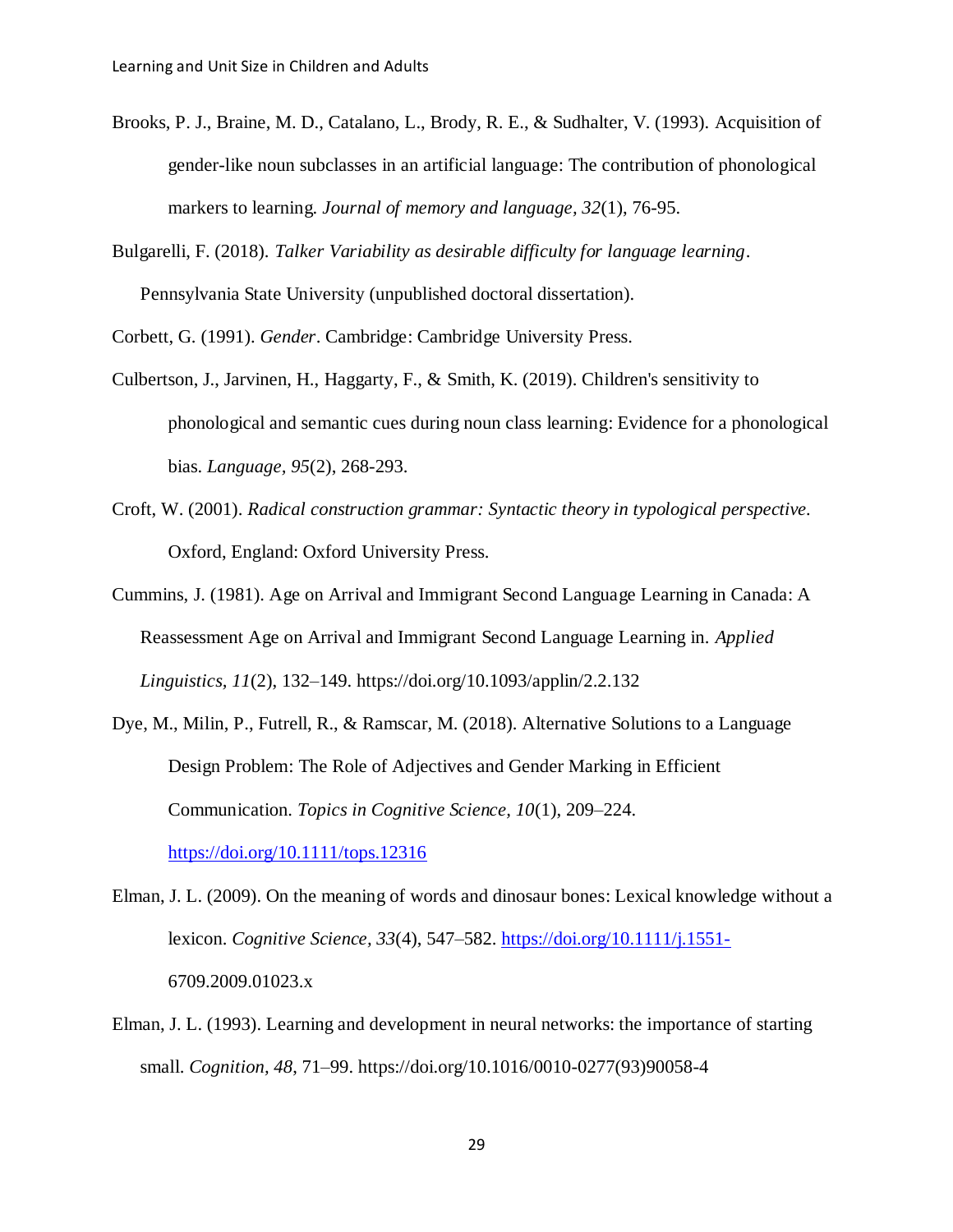- Ferman, S., & Karni, A. (2010). No childhood advantage in the acquisition of skill in using an artificial language rule. *PLoS ONE, 5*(10), 27–28. https://doi.org/10.1371/journal.pone.0013648
- Gagliardi, A., & Lidz, J. (2014). Statistical insensitivity in the acquisition of Tsez noun classes. *Language*, *90*(1), 58-89.
- Goldberg, A. (2006). *Constructions at work: The nature of generalization in language*. Oxford University Press, USA.

Havron, N., & Arnon, I. (2017). Reading between the words: The effect of literacy on second language lexical segmentation. *Applied Psycholinguistics, 38*(1), 127–153. <https://doi.org/10.1017/S0142716416000138>

- Hallé, P. A., Durand, C., & de Boysson-Bardies, B. (2008). Do 11-month-old French infants process articles? *Language and Speech, 51*(1-2), 23-44.
- Havron, N., & Arnon, I. (2017). Minding the gaps: literacy enhances lexical segmentation in children learning to read*. Journal of Child Language, 44*(6), 1516-1538.
- Havron, N., Raviv, L., & Arnon, I. (2018). Literate and preliterate children show different learning patterns in an artificial language learning task. *Journal of Cultural Cognitive Science, 2*(1-2) 21-33.
- Höhle, B., & Weissenborn, J. (2003). German‐learning infants' ability to detect unstressed closed‐class elements in continuous speech. *Developmental Science, 6*(2), 122-127.
- Kurvers, J., Hout, R., & Vallen, T. (2007). Literacy and word boundaries. In *Low-Educated Second Language and Literacy Acquisition: Research, Policy and Practice: Proceedings of the Second Annual Forum* (pp. 45–64).

Lieven, E., Salomo, D., & Tomasello, M. (2009). Two-year-old children's production of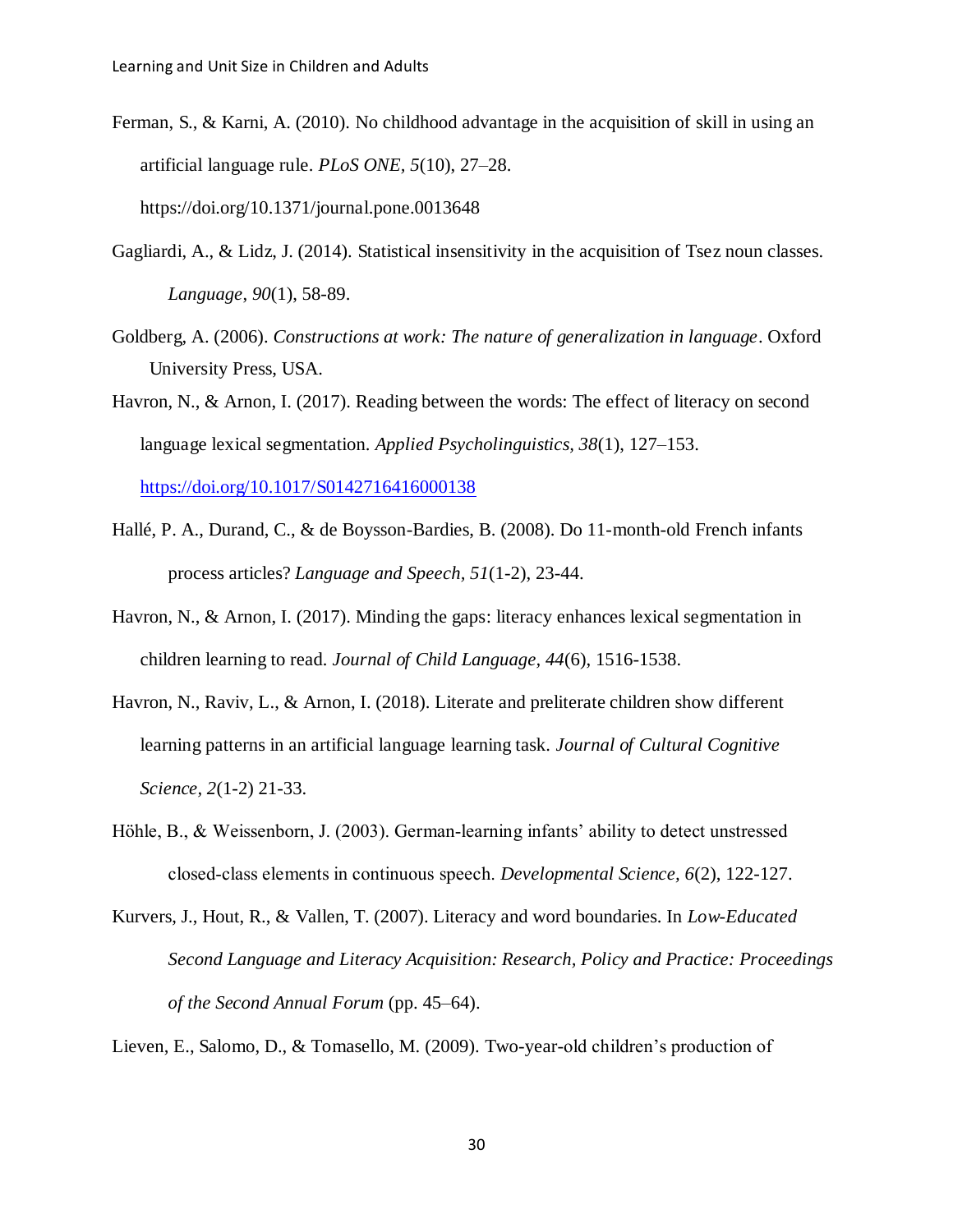multiword utterances: A usage-based analysis. *Cognitive Linguistics, 20*(3), 481–507. <https://doi.org/10.1515/COGL.2009.022>

- MacWhinney, B. (2005). Emergent fossilization. *Studies of Fossilization in Second Language Acquisition*, pp. 134–156.
- McCauley, S. M., & Christiansen, M. H. (2014). Acquiring formulaic language: A computational model. *The Mental Lexicon, 9*(3), 419–436.<https://doi.org/10.1075/ml.9.3.03mcc>
- McClelland, J. L. (2010). Emergence in Cognitive Science. *Topics in Cognitive Science, 2*(4), 751–770. https://doi.org/10.1111/j.1756-8765.2010.01116.x
- Mirkovic, J., MacDonald, M. C., & Seidenberg, M. S. (2005). Where does gender come from? Evidence from a complex inflectional system. *Language and Cognitive Processes, 20*(1- 2), 139-167.
- Muñoz, C., & Singleton, D. (2011). A critical review of age-related research on L2 ultimate attainment. *Language Teaching (*Vol. 44). https://doi.org/10.1017/S0261444810000327
- Nesselhauf, N. (2003). The Use of Collocations by Advanced Learners of English and Some Implications for Teaching. *Applied Linguistics, 24*, 223–242+268. https://doi.org/10.1093/applin/24.2.223
- Newport, E. L. (1990). Maturational constraints on language learning. *Cognitive Science, 14*(1), 11–28.
- Paul, J. Z., & Grüter, T. (2016). Blocking effects in the learning of Chinese classifiers. *Language Learning, 66*(4), 972-999.
- Ramscar, M., Dye, M., Popick, H. M., & O'Donnell-McCarthy, F. (2011). The enigma of number: Why children find the meanings of even small number words hard to learn and how we can help them do better. *PloS one, 6*(7), e22501.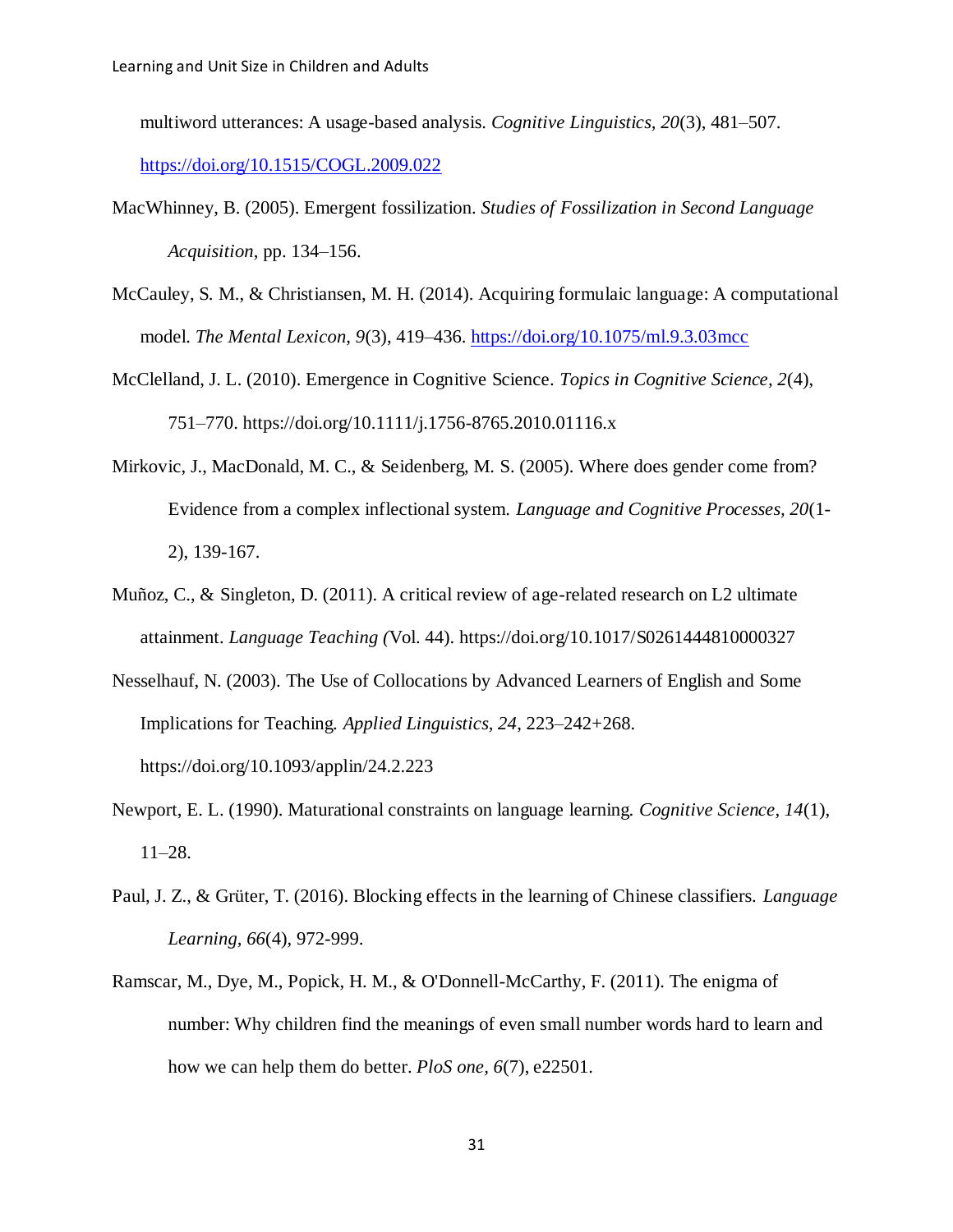- Ramscar, M., Yarlett, D., Dye, M., Denny, K., & Thorpe, K. (2010). The effects of feature‐label‐ order and their implications for symbolic learning. *Cognitive science, 34*(6), 909-957.
- Sabourin, L., Stowe, L. A., & de Haan, G. J. (2006). Transfer effects in learning a second language grammatical gender system. *Second Language Research, 22*, 1–29.
- Shi, R., & Lepage, M. (2008). The effect of functional morphemes on word segmentation in preverbal infants. *Developmental Science, 11*(3), 407-413.
- Shi, R., Marquis, A., & Gauthier, B. (2006). Segmentation and representation of function words in preverbal French-learning infants. In *Proceedings of the 30th Annual Boston University Conference on Language Development* (Vol. 2, pp. 549-560). Somerville, MA: Cascadilla.
- Shi, R., & Melançon, A. (2010). Syntactic Categorization in French-Learning Infants. *Infancy, 15*(5), 517–533. https://doi.org/10.1111/j.1532-7078.2009.00022.x
- Siegelman, N., & Arnon, I. (2015). The advantage of starting big: Learning from unsegmented input facilitates mastery of grammatical gender in an artificial language. *Journal of Memory and Language, 85*, 60–75. https://doi.org/10.1016/j.jml.2015.07.003
- Singleton, D. M. (1995). The age factor in second language acquisition: A critical look at the critical period hypothesis. In D. M. Singleton & Z. Lengyel (Eds.), *The age factor in second language acquisition: A critical look at the critical period hypothesis* (pp. 1–30). Avon, UK: Multilingual matters Ltd.
- Siyanova, A., & Schmitt, N. (2007). Native and nonnative use of multi-word vs. one-word verbs. *IRAL - International Review of Applied Linguistics in Language Teaching, 45*, 119–139. <https://doi.org/10.1515/IRAL.2007.005>
- Soderstrom M. (2007) Beyond babytalk: re-evaluating the nature and content of speech input to preverbal infants. *Developmental Review, 27*(4):501–532.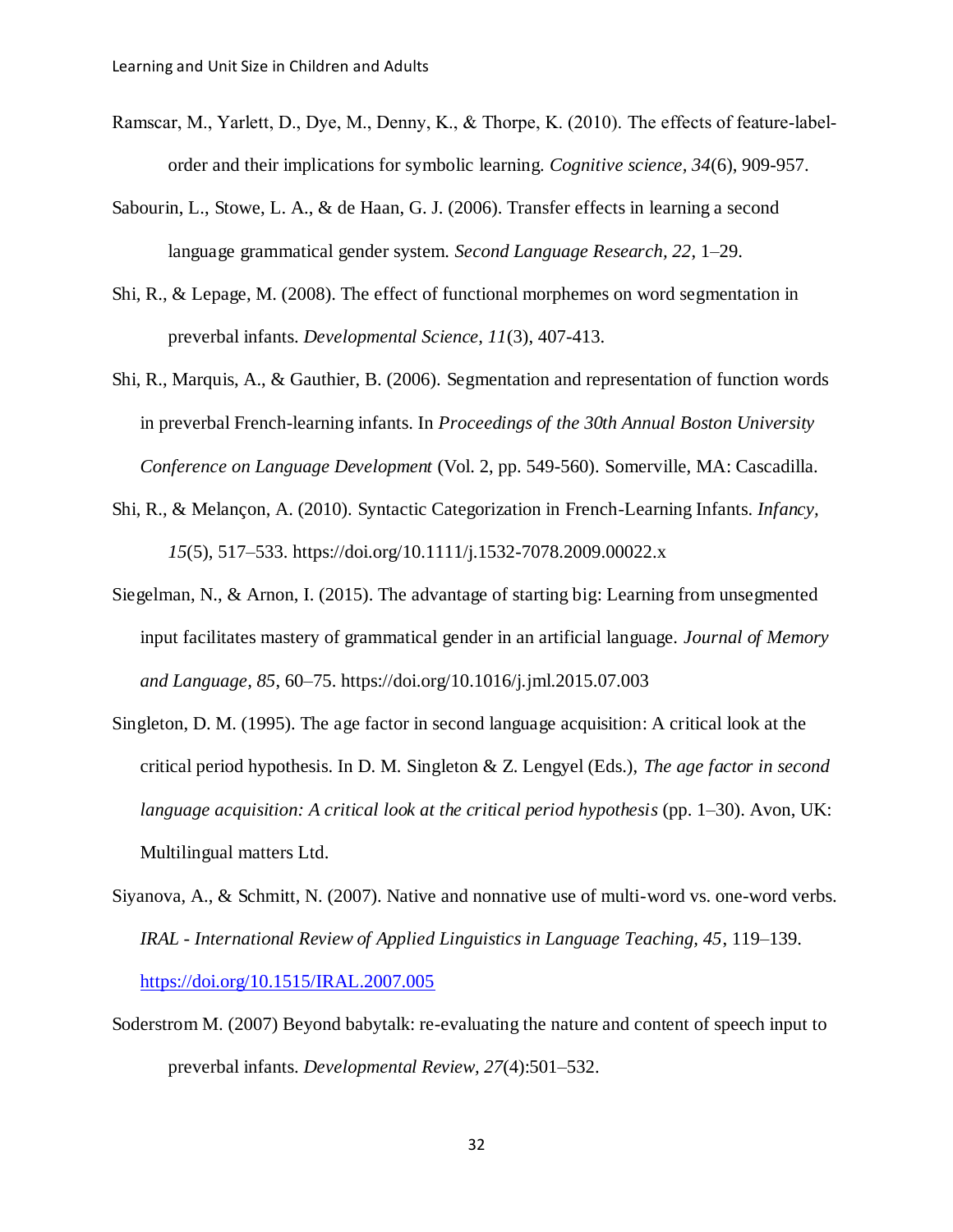Wray, A. (1999). Formulaic language in learners and native speakers. *Language Teaching, 32*,

213–231. https://doi.org/10.1017/S027226310000629X